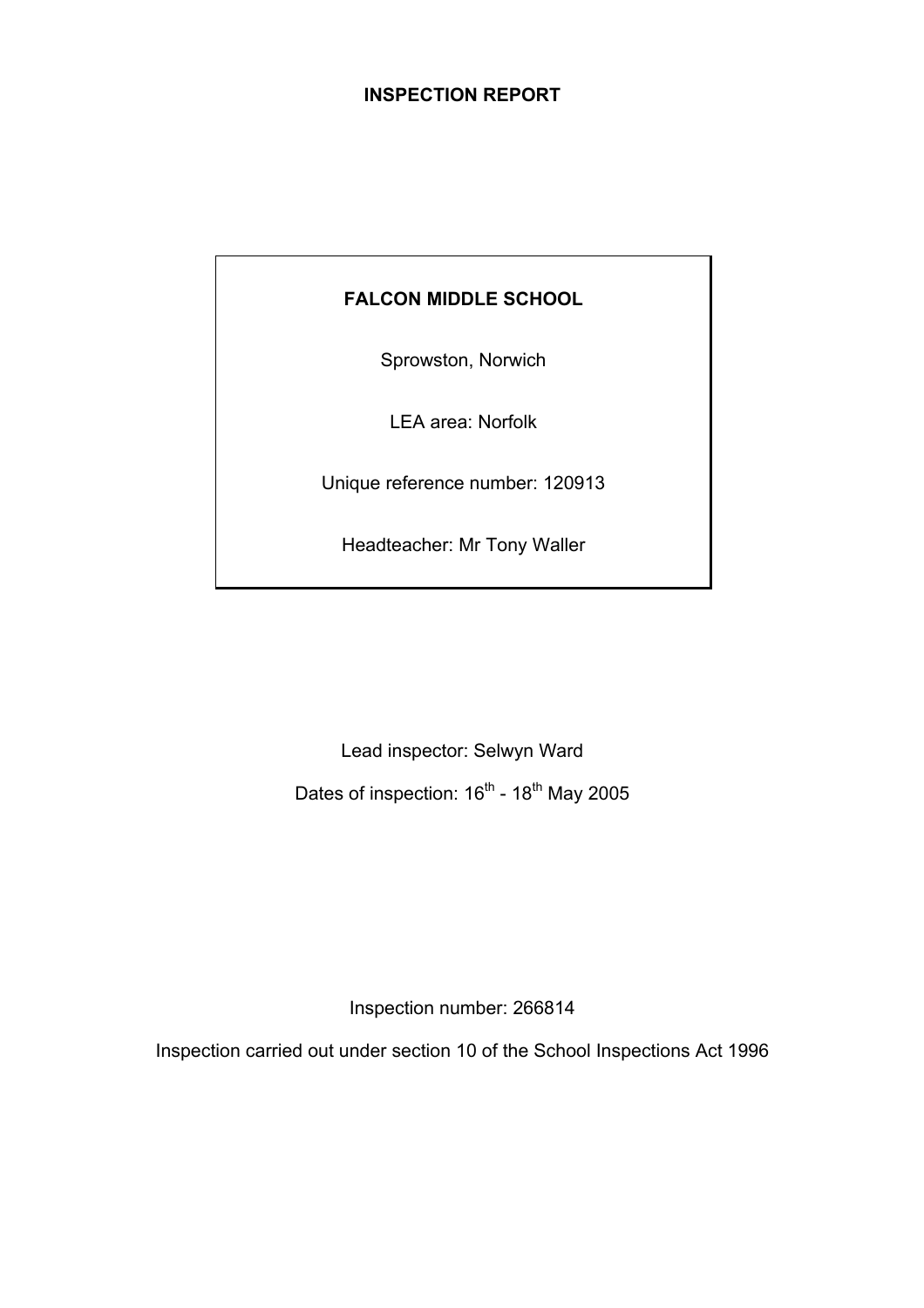## © Crown copyright 2005

This report may be reproduced in whole or in part for non-commercial educational purposes, provided that all extracts quoted are reproduced verbatim without adaptation and on condition that the source and date thereof are stated.

Further copies of this report are obtainable from the school. Under the School Inspections Act 1996, the school must provide a copy of this report and/or its summary free of charge to certain categories of people. A charge not exceeding the full cost of reproduction may be made for any other copies supplied.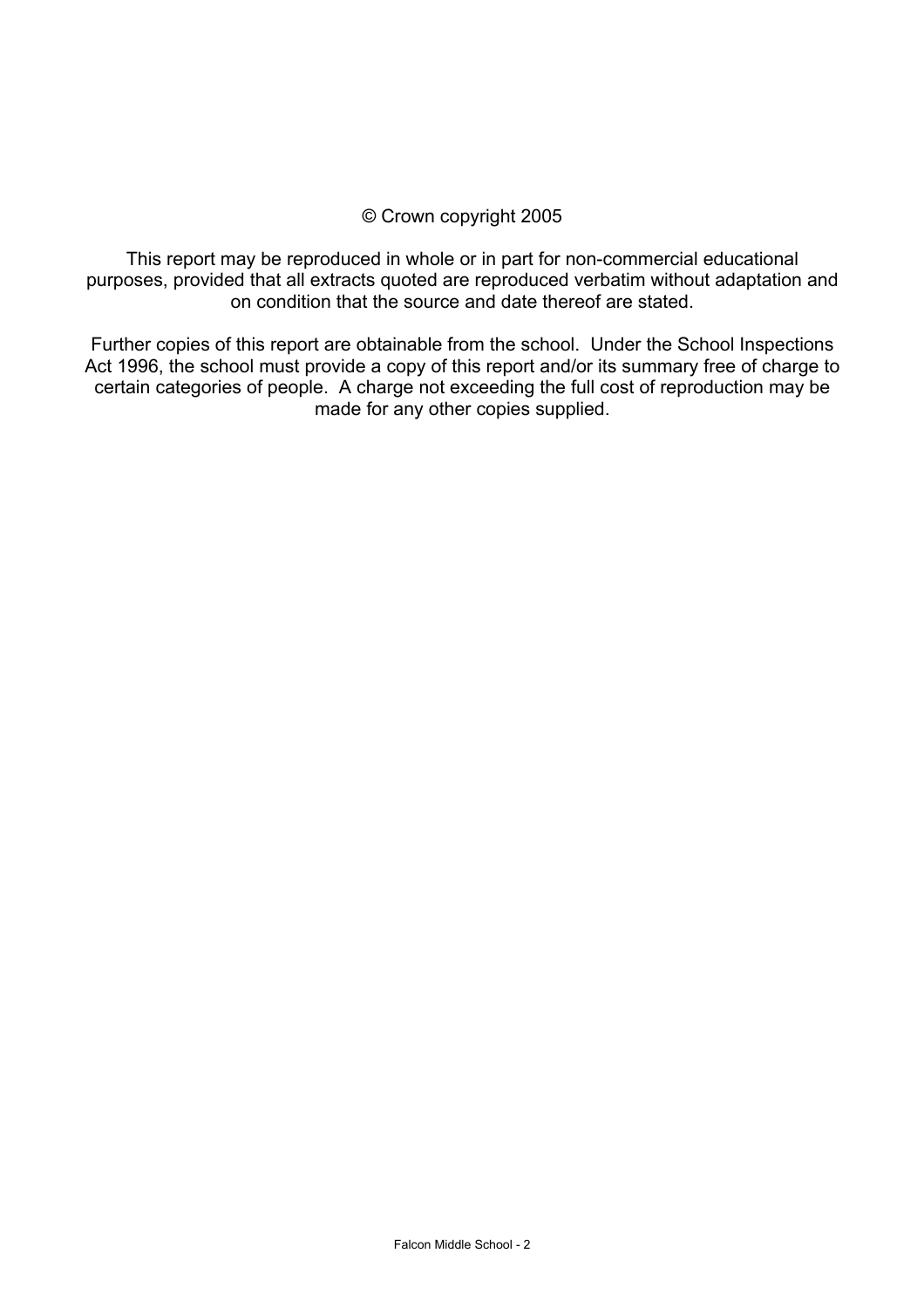## **INFORMATION ABOUT THE SCHOOL**

| Type of school:        |    |       |    | Middle deemed primary                           |  |  |
|------------------------|----|-------|----|-------------------------------------------------|--|--|
| School category:       |    |       |    | Community                                       |  |  |
| Age range of pupils:   |    |       |    | $8 - 12$                                        |  |  |
| Gender of pupils:      |    |       |    | Mixed                                           |  |  |
| Number on roll:        |    |       |    | 358                                             |  |  |
| School address:        |    |       |    | <b>Falcon Road West</b><br>Sprowston<br>Norwich |  |  |
| Postcode:              |    |       |    | Norfolk<br>NR78NT                               |  |  |
| Telephone number:      |    |       |    | 01603 441417                                    |  |  |
| Fax number:            |    |       |    | 01603 441468                                    |  |  |
| Email address:         |    |       |    | head@falcon.norfolk.sch.uk                      |  |  |
| Website address:       |    |       |    | http://www.falcon.norfolk.sch.uk                |  |  |
| Appropriate authority: |    |       |    | Governing body                                  |  |  |
| Name<br>governors:     | of | chair | of | Mr Trevor Hardingham                            |  |  |
| Date                   | οf |       |    | previous 21 June 1999                           |  |  |

## **CHARACTERISTICS OF THE SCHOOL**

inspection:

Falcon is an average size middle school in Sprowston in the City of Norwich. The school caters for boys and girls aged 8 to 12. All but a very small number of pupils are white and of British background. There are no children at an early stage of learning English as an additional language. Pupils come from a range of social backgrounds but they are average, overall. This is reflected in the average proportion known to be eligible for free school meals. An average proportion of pupils have special educational needs or statements of special educational need. These cover a range of learning and physical disabilities, although the largest category of identified special educational need relates to moderate learning difficulties. Pupils' attainment on entry to the school at the start of Year 4 is broadly average, although their scores in the English and mathematics tests taken in Year 2 are above average. The school won an *Achievement Award* in 2002 for its national test scores. It has a *Healthy Schools* award for promoting healthy lifestyles and pupils' wellbeing, and has just been awarded a silver *Artsmark* award for its work with creative and performing arts. Falcon has won scores of awards for music. In common with other middle schools in the area, Falcon is subject to local reorganisation plans that are expected to result in it converting to a Year 3 to 6 junior school in September 2007.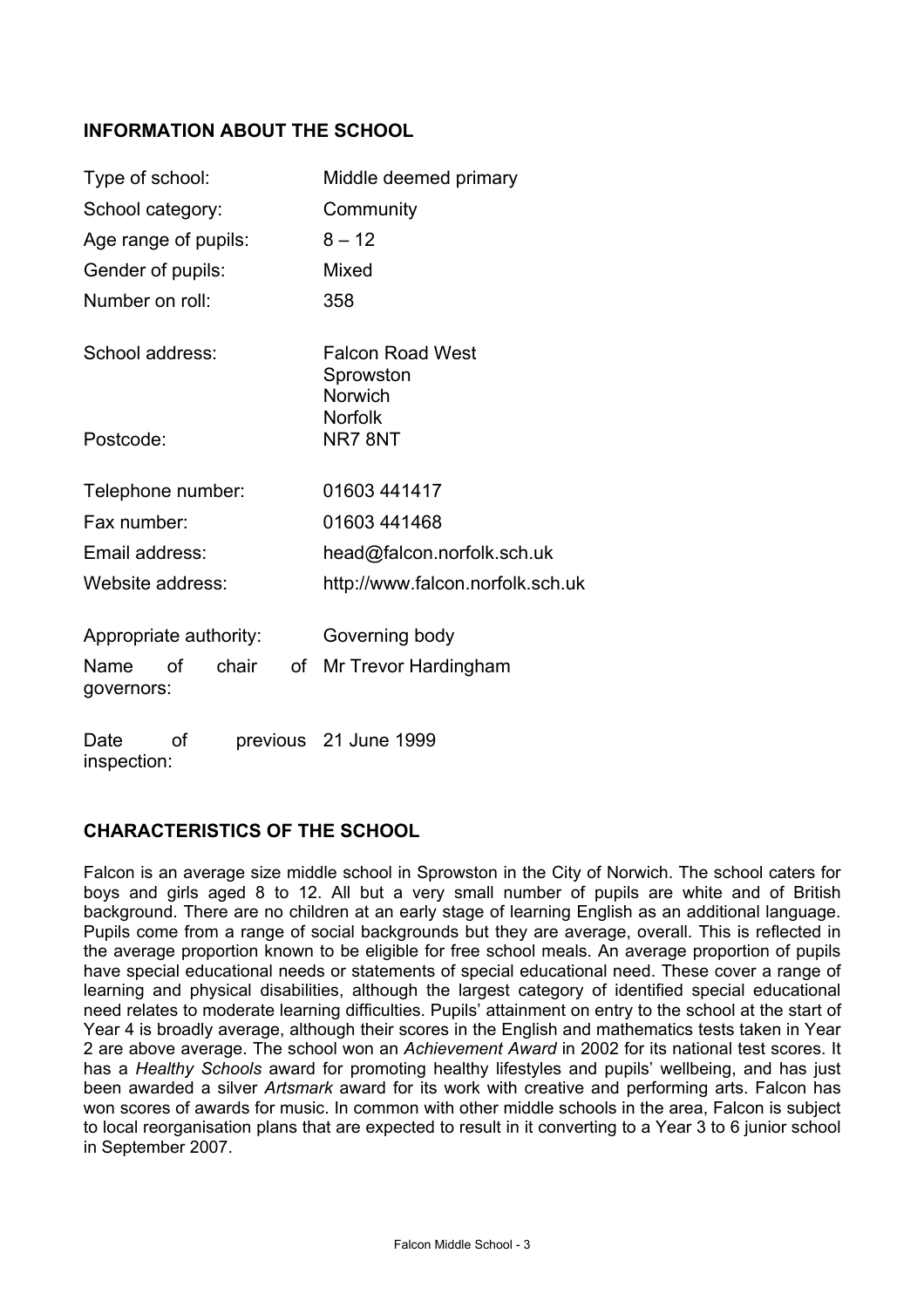# **INFORMATION ABOUT THE INSPECTION TEAM**

| Members of the inspection team |                        |                   | <b>Subject responsibilities</b>                                                                |
|--------------------------------|------------------------|-------------------|------------------------------------------------------------------------------------------------|
| 9271                           | Selwyn Ward            | Lead inspector    |                                                                                                |
| 1311                           | Barry Wood             | Lay inspector     |                                                                                                |
| 2328<br>8                      | <b>Marianne Harris</b> | Team<br>inspector | Science; religious education; citzenship                                                       |
| 3196<br>3                      | Malcolm<br>Padmore     | Team<br>inspector | English;<br>communication<br>information<br>and<br>technology (ICT), special educational needs |
| 2765<br>4                      | Robina Scahill         | Team<br>inspector | Mathematics; French; design and technology;<br>music                                           |

Art and design, geography, history and physical education were only sampled.

The inspection contractor was:

Serco QAA Herringston Barn **Herringston**  Dorchester Dorset DT2 9PU

Any concerns or complaints about the inspection or the report should be made initially to the inspection contractor. The procedures are set out in the leaflet *'Complaining about Ofsted Inspections'*, which is available from Ofsted Publications Centre (telephone 07002 637833) or Ofsted's website (www.ofsted.gov.uk).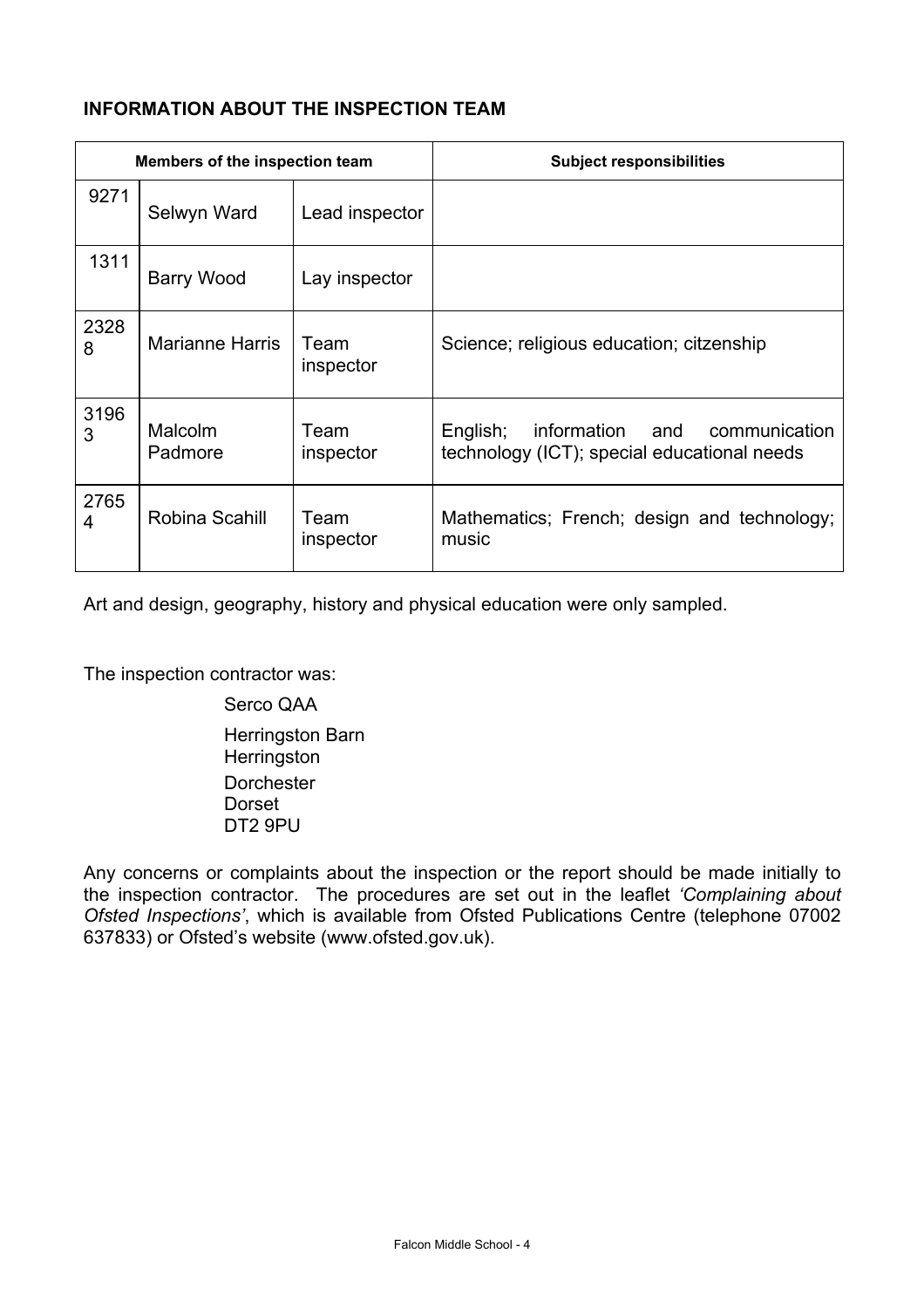# **REPORT CONTENTS**

|                                                                                                                                    | Page |
|------------------------------------------------------------------------------------------------------------------------------------|------|
| <b>PART A: SUMMARY OF THE REPORT</b>                                                                                               | 6    |
| <b>PART B: COMMENTARY ON THE MAIN INSPECTION FINDINGS</b>                                                                          | 9    |
| <b>STANDARDS ACHIEVED BY PUPILS</b>                                                                                                |      |
| Standards achieved in subjects                                                                                                     |      |
| Pupils' attitudes, values and other personal qualities                                                                             |      |
| <b>QUALITY OF EDUCATION PROVIDED BY THE SCHOOL</b>                                                                                 | 13   |
| Teaching and learning<br>The curriculum<br>Care, guidance and support<br>Partnership with parents, other schools and the community |      |
| <b>LEADERSHIP AND MANAGEMENT</b>                                                                                                   | 19   |
| <b>PART C: THE QUALITY OF EDUCATION IN SUBJECTS</b><br><b>SUBJECTS IN KEY STAGES 2 &amp; 3</b>                                     | 21   |
| <b>PART D: SUMMARY OF THE MAIN INSPECTION JUDGEMENTS</b>                                                                           | 32   |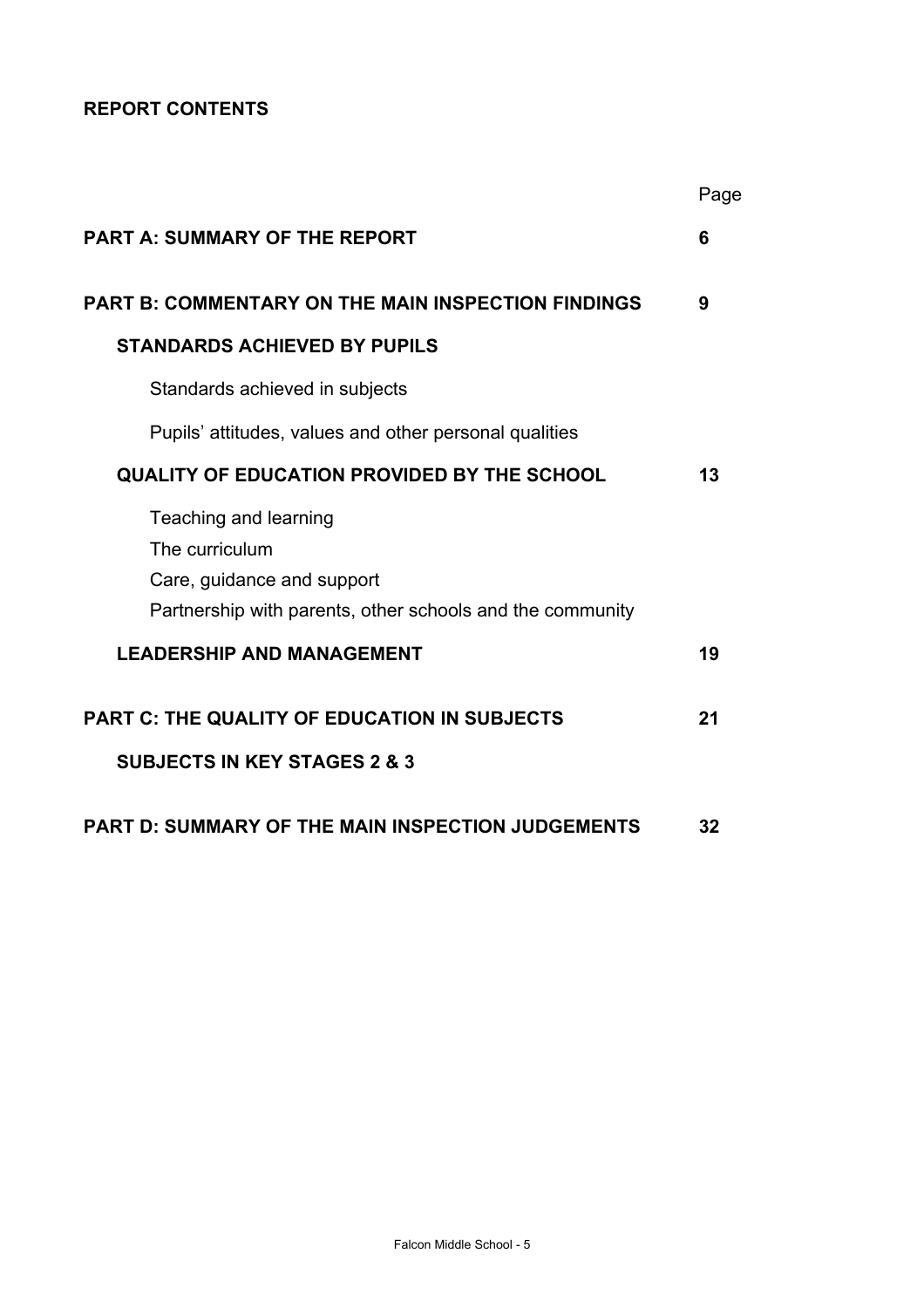# **PART A: SUMMARY OF THE REPORT**

## **OVERALL EVALUATION**

Falcon Middle School provides a **good quality of education** for its pupils. The school is effectively led and managed. Standards are above average and the pupils achieve well as a result of the good teaching. The school provides good value for money**.**

The school's main strengths and weaknesses are:

- The teaching is good and pupils of all abilities achieve well
- The school provides well for pupils' personal development and, as a result, pupils' behaviour is good, they get on very well with one another and are keen to learn
- In lessons, girls do not always participate as actively as boys
- Provision for music throughout the school and the opportunities for curriculum enrichment are outstanding
- There are very good arrangements for the care and welfare of pupils
- Many of the teaching areas are cramped and this sometimes impedes opportunities for better achievement

There has been very good improvement since the last inspection. Standards have risen, as has the quality of teaching. With the exception of the shortcomings in the accommodation, which are scheduled for improvement at the end of this school year, all of the issues identified in the last report have been successfully tackled, and some of the previously identified weaknesses, including those on pupils' welfare and on the use of homework, are now among the many strengths of the school.

| <b>Results in National</b><br>Curriculum tests at the end |      | similar schools |      |      |
|-----------------------------------------------------------|------|-----------------|------|------|
| of Year 6, compared with:                                 | 2002 | 2003            | 2004 | 2004 |
| English                                                   |      | B               | В    | B    |
| mathematics                                               |      | B               | B    | B    |
| science                                                   |      | B               | B    | B    |

## **STANDARDS ACHIEVED**

*Key: A - well above average; B – above average; C – average; D – below average; E – well below average. Similar schools are those whose pupils attained similarly at the end of Year 2.* 

Inspectors judge pupils' achievement by looking at the progress they make over their time in school as well as how well they do in lessons. **Achievement is good**. This is true for pupils of all abilities, including the most able and those with special educational needs, although girls have generally not attained as highly as boys. There is some variation from year to year, but pupils join Year 4 with broadly average attainment. They make good progress, so that standards are usually above average by the end of Year 6. Test scores have improved over the years at a better rate than seen nationally, although standards are not as high in the current Year 6: though above average in science, they are currently average in English and mathematics. Nonetheless, this still represents good achievement in relation to these pupils' starting point when they joined Year 4. In other subjects inspected, standards in Year 6 are average in information and communication technology (ICT), above average in both religious education and design and technology, and well above average in music. Pupils continue to achieve well in Year 7, where standards are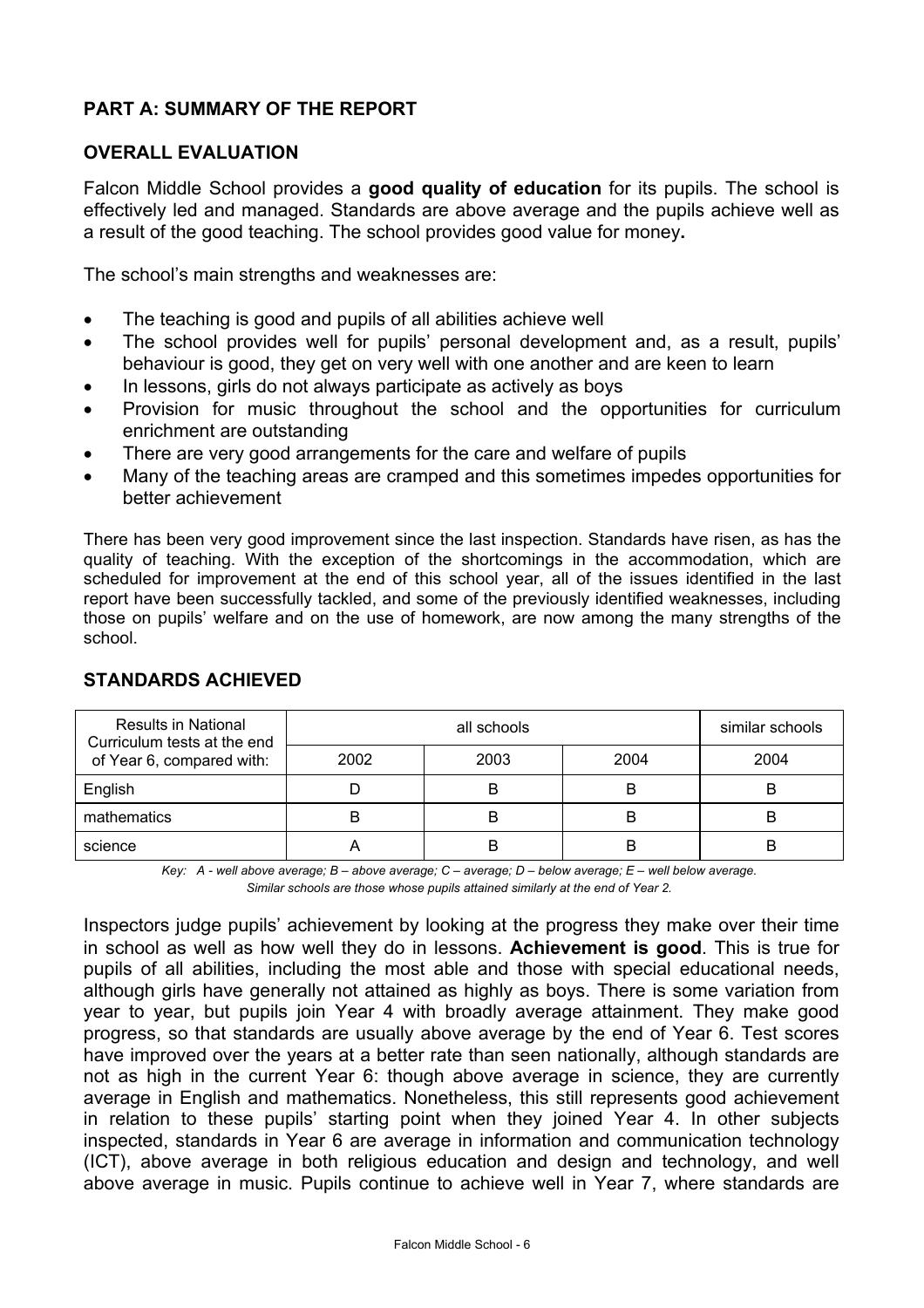currently above average in English, mathematics, science and religious education; they are average in French, ICT, citizenship, and design and technology, and well above average in music.

**Pupils' personal qualities, including their spiritual, moral, social and cultural development are good.** Pupils behave well, and they work and get on very well with one another. They enjoy and are proud of their school. They are well motivated and keen to learn. Attendance is very good.

## **QUALITY OF EDUCATION**

**The quality of education provided is good**. National Curriculum requirements are fully met and the curriculum is enriched through an excellent range of extracurricular activities, including exceptional provision for music that involves every child in opportunities for performance. There are very good links with other schools, including the high school to which almost all pupils transfer at the end of Year 7. This liaison helps to ensure that pupils develop appropriate skills in subjects such as science and design and technology so that, despite the lack of specialist facilities, pupils are equipped to tackle the curriculum when they move on to high school. Pupils benefit from good guidance and support. They are very well looked after and their views are strongly valued through a school council which has been given the power to make its own spending decisions. Parents are very supportive of the school and of their children's education, and the school has developed very effective partnerships with them and with the wider community. The school is well resourced, but accommodation has been an impediment to achievement because many of the teaching areas are cramped or corridor-shaped. This has been recognised by the school, and plans are in hand to carry out significant improvements to the building during the course of this year.

**Teaching and learning are good**. Lessons are well planned so that work is closely matched to pupils' different abilities. Teachers give pupils good encouragement, and relationships are very good, and this helps to motivate the pupils so that they work hard and get a lot done. Teaching assistants provide good support, particularly to pupils who need extra help, including those with special educational needs. In most lessons, teachers have high expectations, although in a few lessons pupils were capable of doing more than was being asked of them. Questioning is used well to check on pupils' understanding and to ensure that all are fully involved in the lesson. In many classes, however, it is mostly boys that volunteer answers and girls are used to taking a more passive role. Assessment is good and is used effectively to plan pupils' learning. Marking generally gives pupils good feedback on how well they are doing and what they need to do to do better, but the quality of marking is inconsistent.

## **LEADERSHIP AND MANAGEMENT**

**The quality of leadership and management is good**. The headteacher has been effective in building a strong staff team that has together driven forward the very good improvement since the last inspection. School self-evaluation is accurate and has been used to successfully identify areas and action for improvement, for example in extending opportunities for more able pupils to develop their writing skills. Governance is good. Governors are supportive of the school and ensure that all legal requirements are met.

## **PARENTS' AND PUPILS' VIEWS OF THE SCHOOL**

Parents and pupils express very favourable views of almost everything about the school.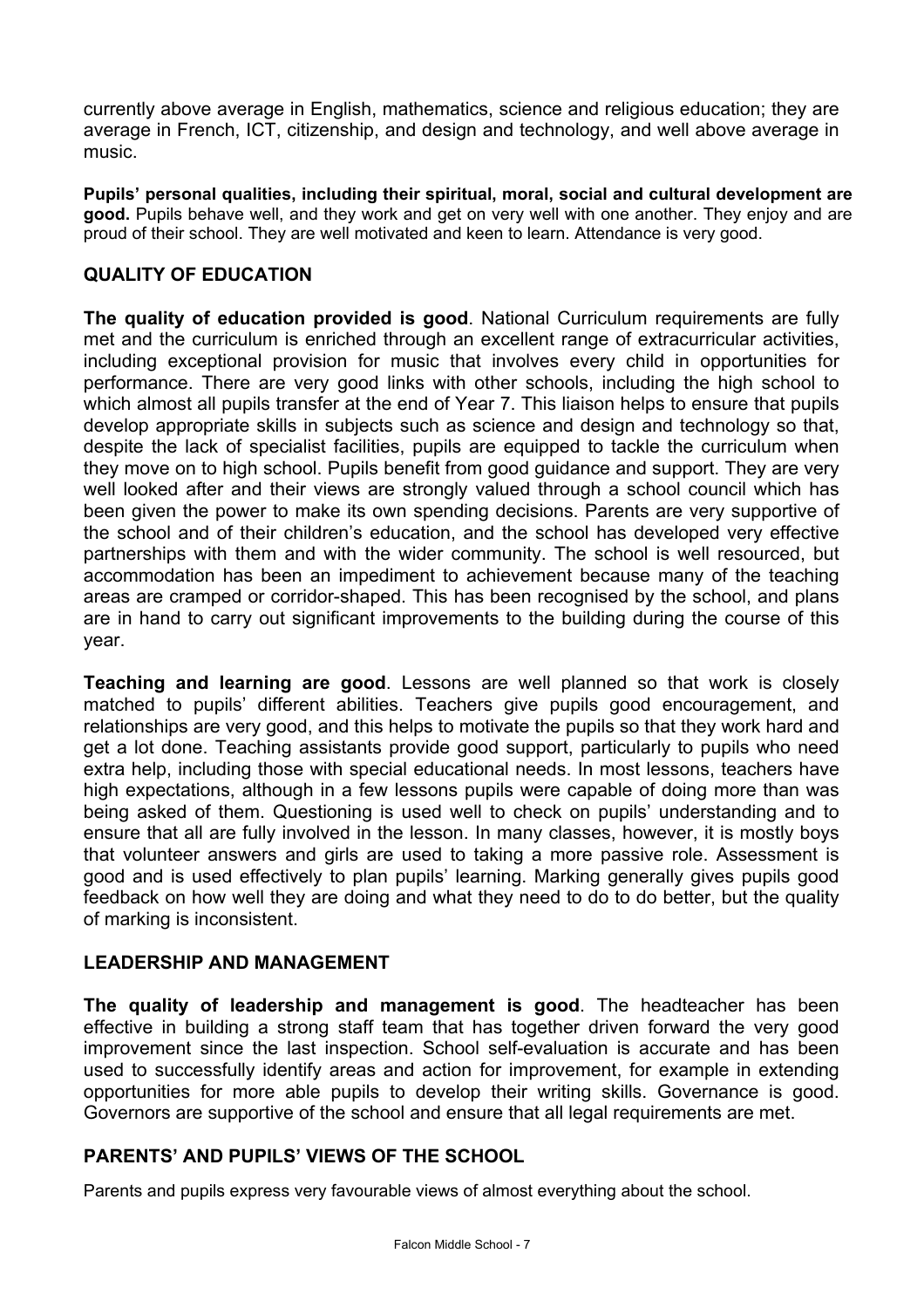# **IMPROVEMENTS NEEDED**

The most important things the school should do to improve are:

- Provide more opportunities for girls to play a more active role in lessons
- Ensure that plans are implemented for the improvement of the teaching areas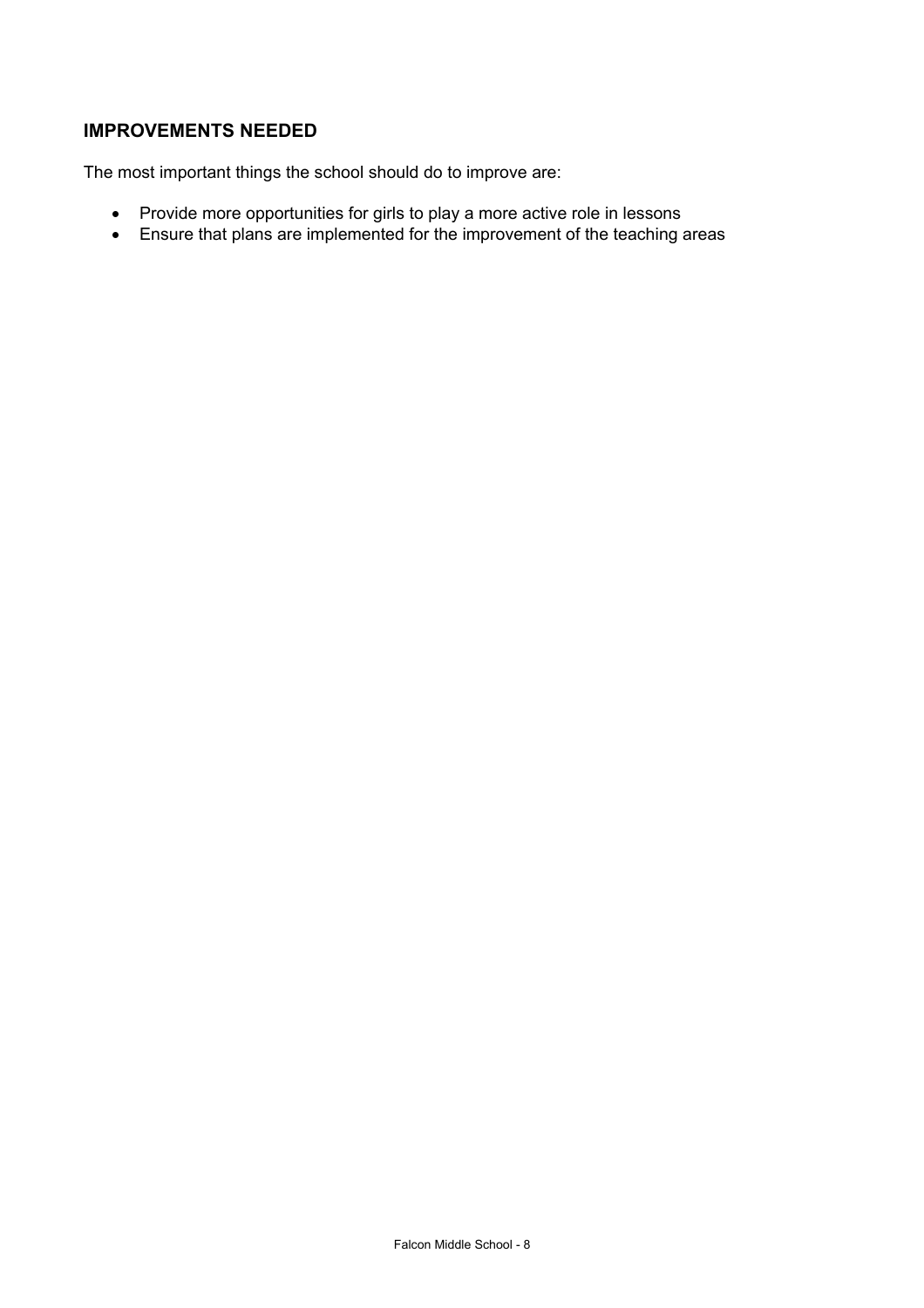# **PART B: COMMENTARY ON THE INSPECTION FINDINGS**

## **STANDARDS ACHIEVED BY PUPILS**

### **Standards achieved in subjects**

*"We are very pleased with the progress of our child. The balance is met between targets in English, maths and science, and other aspects. Music is exceptional." - Year 5 parent*

Standards are average in Year 6 and above average in Year 7, and pupils of all abilities are achieving well.

#### **Main strengths and weaknesses**

- Pupils achieve well in the key subjects of English, mathematics and science
- Achievement in music is excellent because of the outstanding range of opportunities that all pupils have for high quality performance
- Girls have generally attained lower national test scores than boys

### **Commentary**

1. The table below show the average points scores attained in the Year 6 tests in 2004 (with the 2003 scores in brackets). One point represents roughly one term's progress, so the table shows, for example, that last year pupils were more than a term ahead of pupils nationally in English, mathematics and science.

| Standards in: | School results | National results |  |
|---------------|----------------|------------------|--|
| English       | 28.4 (28.2)    | 26.9 (26.8)      |  |
| mathematics   | 28.1 (27.7)    | 27.0 (26.8)      |  |
| science       | 29.8 (30.0)    | 28.6 (28.6)      |  |

#### **Standards in national tests at the end of Year 6 – average point scores in 2004**

*There were 96 pupils in the year group. Figures in brackets are for the previous year.* 

- 2. The trend in Year 6 test results has been an improving one, with test scores rising at a faster rate than seen nationally. Although it was less marked last year, there has, over time, been a notable difference between the standards attained by boys and girls, with boys frequently doing significantly better than girls. In English in 2003, for example, boys' test results were 2.7 points ahead of boys nationally (the equivalent of being almost a year ahead of most boys) while girls' results were merely in line with those of girls nationally. From sampling of data on individual girls' progress from Year 4 onwards, inspectors had no evidence that girls have underachieved, but the difference in performance has been significant and is contrary to the national picture. It corresponds to a difference seen in lessons, where girls were generally more passive than boys and very much more reluctant to volunteer answers to teachers' questions.
- 3. Standards in the current Year 6 are not as high as last year's. Although still above average in science, they are average in English and mathematics. Nonetheless, this still represents good achievement in relation to the pupils' starting point, given that the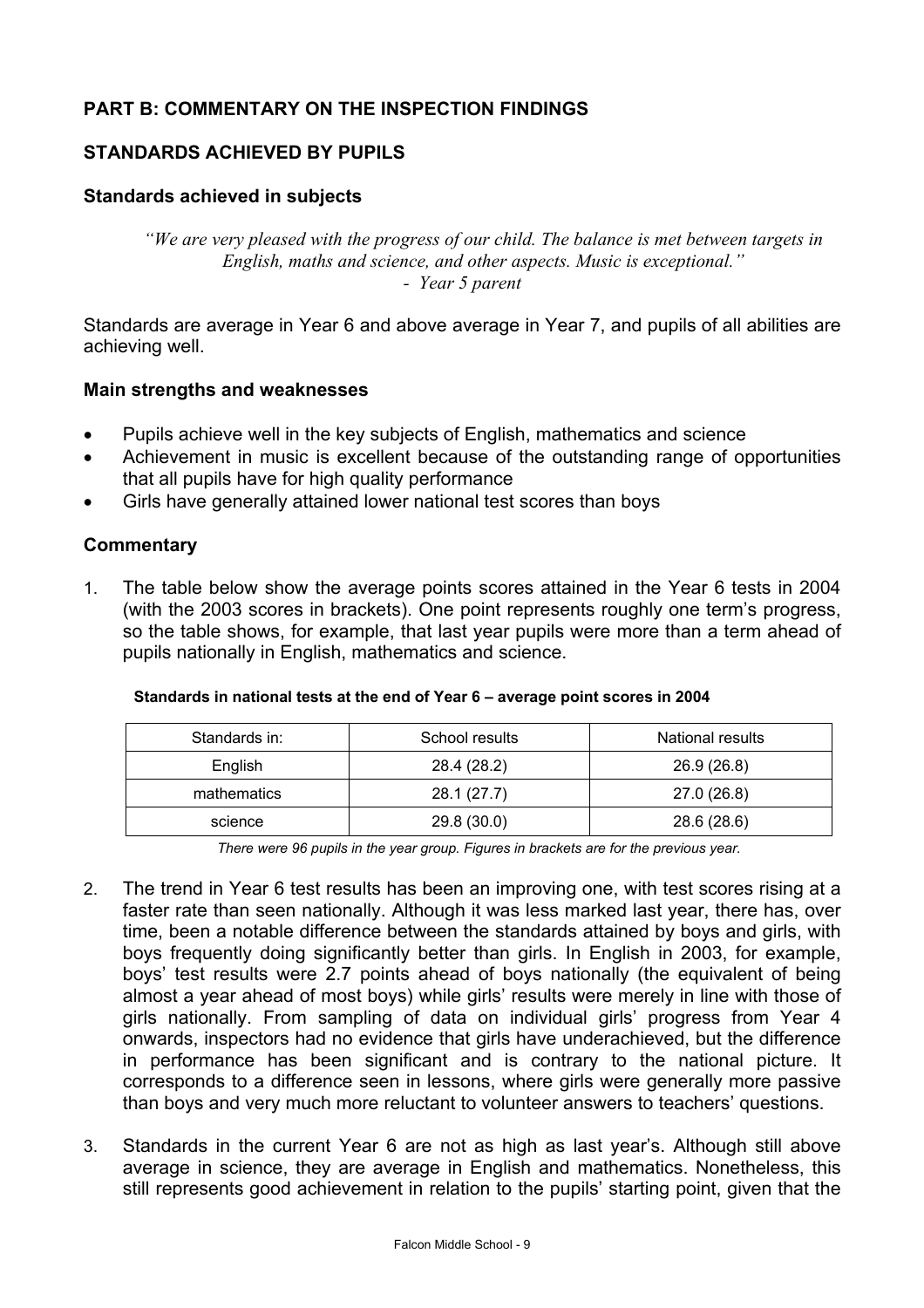attainment of this particular year group was lower when when the pupils joined Year 4. In other subjects inspected, standards in Year 6 are above average in religious education and design and technology, and average in ICT. In each of these subjects, this represents good achievement. In music, standards are well above average as a result of the outstanding provision throughout the school, with every pupil engaged in one or more roles in performance through singing, instrumental music or participation in the school's internationally acclaimed Marching Band. The high standard of music throughout the school is recognised through scores of coveted local and national awards for performance in orchestra, chimes, percussion, chorale singing and opera.

- 4. Pupils' good achievement continues into Year 7, where standards are above average in English, mathematics, science and religious education. They are average in French, ICT, citizenship and design and technology. Again, in music, standards are well above average. Although the school lacks many of the specialist teaching facilities available to secondary schools, particularly in design and technology, effective liaison with the neighbouring high school, to which almost all pupils transfer at the end of Year 7, ensures that pupils are not disadvantaged through lack of facilities and that they are given an appropriate grounding on which to build when they move on to Year 8.
- 5. Throughout the school, achievement is good for pupils of all abilities. Pupils with special educational needs achieve well because they benefit from good support in class that enables them to fully participate and to make good progress towards meeting the learning targets set for them in their individual education plans. Although, in the past, more able pupils have not always achieved as well as others, the school has been effective in identifying areas of potential underachievement and in putting in place measures to tackle this. For example, more able pupils have been given more opportunities to further develop their writing skills. As a result of this, and the good match of work to pupils' different abilities, more able pupils also achieve well. Gifted and talented pupils are catered for very effectively, particularly in music and the expressive arts, but also in sporting endeavours.
- 6. Standards and achievement are both significantly higher than those reported in the last inspection. This represents good improvement.

## **Pupils' attitudes, values and other personal qualities**

*"My children love life at Falcon Middle School. It really has built their confidence so much." - Year 6 parent*

Pupils' attitudes and behaviour are good. Their personal development is good and is well supported by strong spiritual, moral, social and cultural education. Pupils' attendance is very good.

#### **Main strengths and weaknesses**

- Pupils' attitudes and behaviour are consistently good due to their very good understanding of teachers' expectations
- Girls are more passive in lessons than boys
- Pupils' very good relationships and good behaviour around the school ensure that they work together very well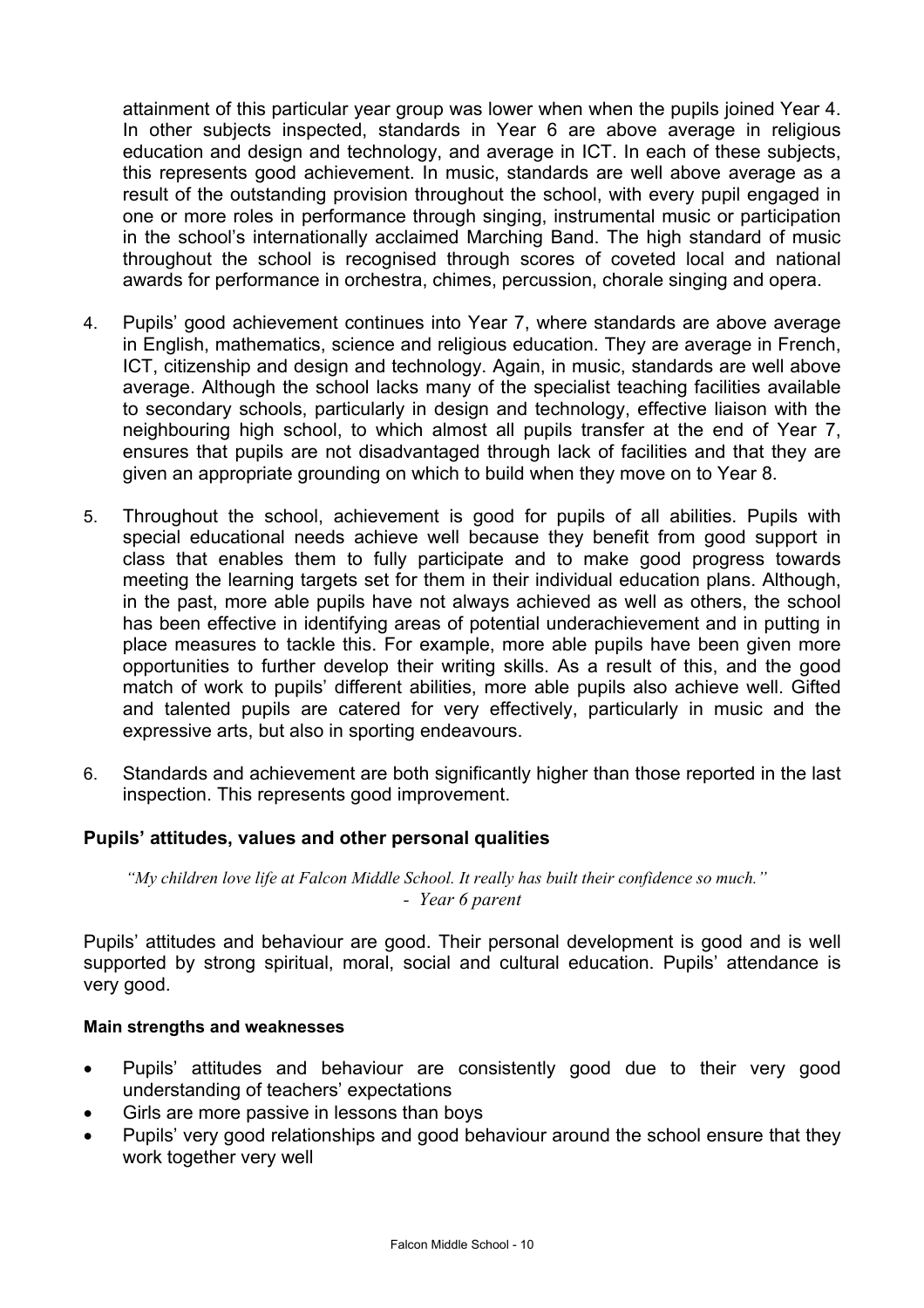• Pupils' maturity and self-confidence are positively shaped by the school's good spiritual, moral, social and cultural education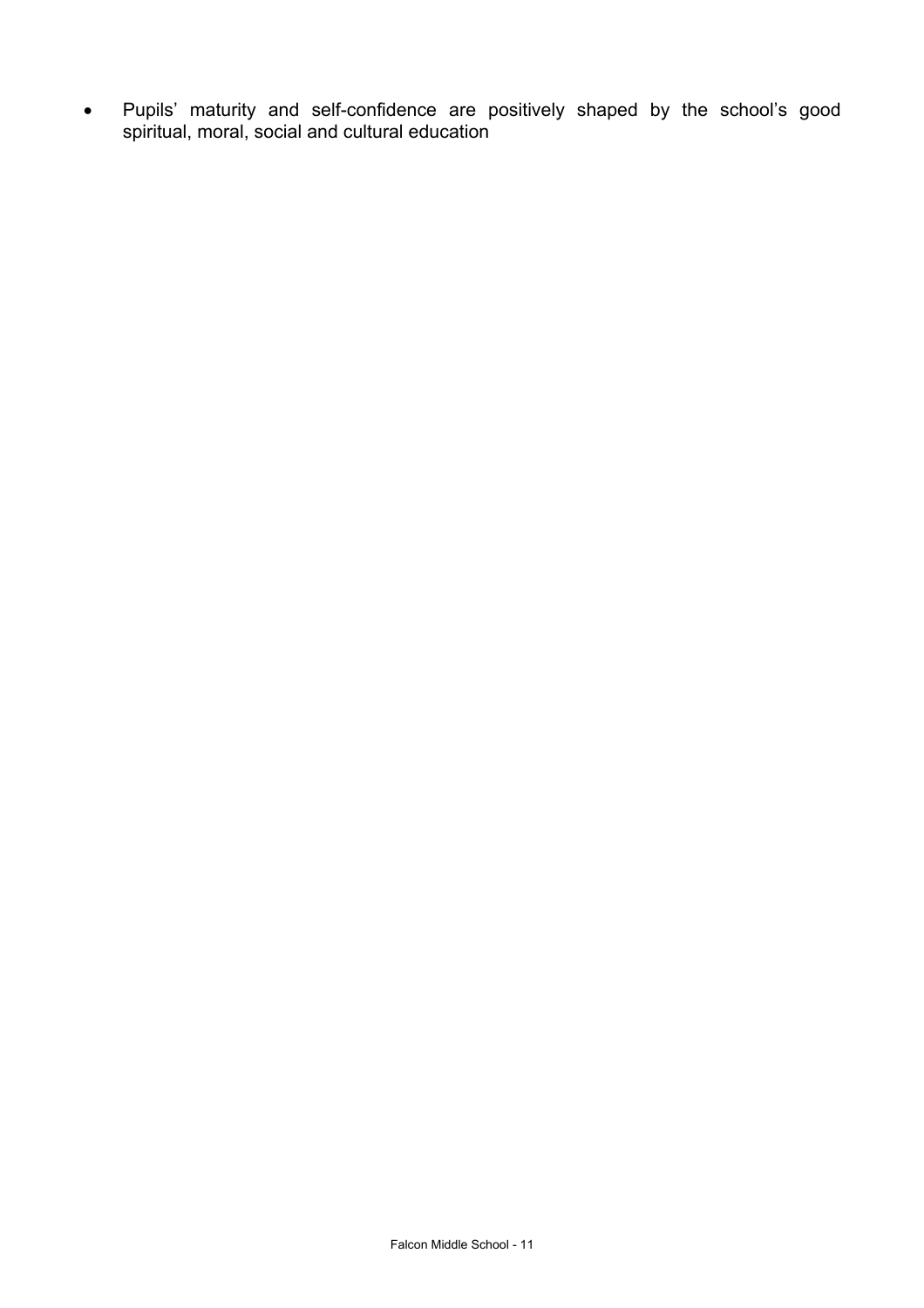### **Commentary**

- 7. Pupils are proud of their school, and eager to arrive and meet their friends. They have a very good understanding of teachers' high expectations, and their attitudes to work and activities are consistently good. They are enthusiastic to learn and are attentive to their teachers. They enjoy their work and try hard. Older pupils increasingly realise that hard work will bring success, and want to do their best as they look forward to high school. In some classes, however, boys are naturally exuberant and dominate the answering of teachers' questions, with girls being more passive and shy.
- 8. The behaviour of pupils, both in lessons and around the school, is good. Pupils' selfdiscipline increases with their confidence, and their concentration and interest levels contribute to their good achievement. Around the school, pupils are calm and sensible in their behaviour and staff know that they can trust them to represent the school well on external visits. Pupils with special educational needs are indistinguishable in their attitudes and behaviour from other pupils and they take part fully in lessons.
- 9. Very good relationships are a distinctive feature of the school. Staff are very good role models. Pupils appreciate their efforts, respect them, and show obvious trust. Around the school, pupils are happy, relaxed and they play safely together without fear of bullying, racism or oppressive behaviour. The school has not needed to use exclusion as a sanction, as pupils have a good understanding of the boundaries of acceptable behaviour. All pupils value each other's differences and contributions either in the classroom or in the many clubs and activities. They take good care of resources and the school building and show obvious respect for their environment.
- 10. Pupils' learning and personal development are well supported by very good moral and social education and good spiritual and cultural education. By the time they reach the end of Year 7, the pupils are mature in their outlook and have a healthy mind in a healthy body through the school's involvement in *Healthy Norfolk Schools* work. Pupils participate well in good personal, health and social education lessons. The school is proactive in developing pupils' curiosity and answering skills when discussing human rights, uncomfortable feelings or the merits of foxhunting. Pupils learn about and have respect for the celebrations and beliefs of other faiths. Pupils gain a very good awareness of right and wrong as they progress through the school and are well motivated by house teams and rewards. The school displays pupils' work effectively to increase their self-esteem. The school's ethos is strong in encouraging pupils and adults to work together in a learning experience. There is obvious bonding between adults and pupils, and lively co-operation between pupils in the school and class councils. The school is a very energetic force in the local community through charity work, visits, sport, and the renowned Marching Band. The school has worked hard to correct the former weakness in multicultural education, identified at the last inspection, and pupils are gaining a sound appreciation of world cultures and the mixed cultures of modern Britain.

| Authorised absence |     |                | Unauthorised absence |
|--------------------|-----|----------------|----------------------|
| School data        | 4.4 | School data:   | 0.1                  |
| National data      | 6.0 | National data: | 0.3                  |

#### *Attendance in the latest complete reporting year (%)*

*The table gives the percentage of half days (sessions) missed through absence for the latest complete reporting*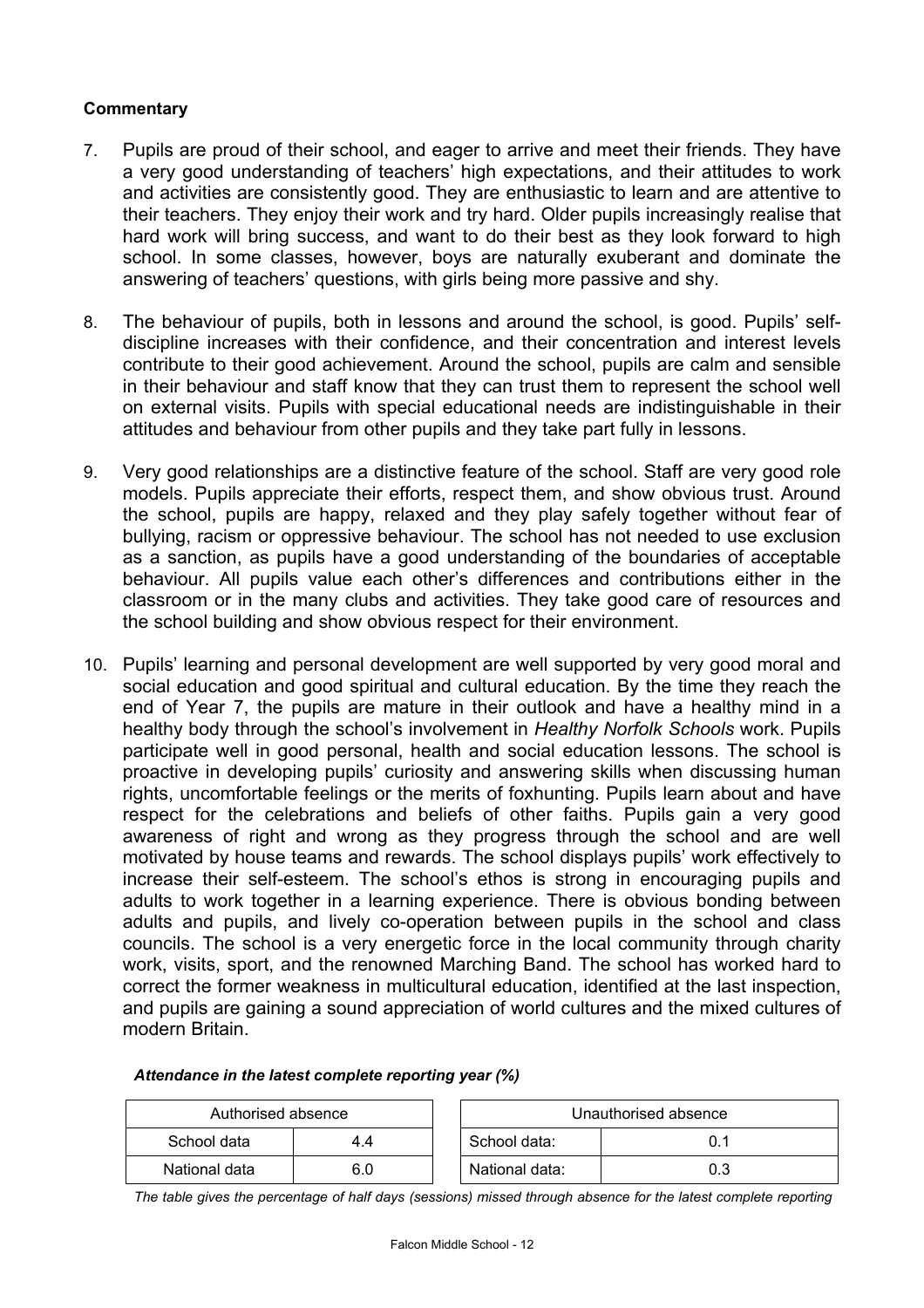*year.*

11. Since the last inspection, the school has improved attendance levels to well above the national average. It identified holidays taken during term time as a problem, but the school's very good attendance procedures have reduced their negative impact significantly. Punctuality is satisfactory at the start of the day and good thereafter.

## **QUALITY OF EDUCATION PROVIDED BY THE SCHOOL**

The quality of education provided by the school is good. The teaching is good. The curriculum is well matched to pupils' needs. There is a very effective partnership with parents, other schools and the local community. Arrangements for the care and welfare of pupils are very good.

## **Teaching and learning**

*"I always learn something new every day." - Year 7 pupil*

Teaching and learning are good. Assessment is good.

### **Main strengths and weaknesses**

- Teachers make good use of assessment information to plan lessons and ensure that work is closely matched to pupils' different abilities
- Relationships are very good, and this helps to motivate the pupils so that they work hard and get a lot done
- Girls often do not play as active a role as boys in lessons
- Homework is used very well to help pupils to build on what they have learnt in lessons
- Teaching assistants provide good support, particularly to pupils with special educational needs
- Although marking is generally good, the quality is too inconsistent

## **Commentary**

#### *Summary of teaching observed during the inspection in 49 lessons*

| Excellent | Verv good | Good     | Satisfactory | Unsatisfactory | Poor | Very Poor |
|-----------|-----------|----------|--------------|----------------|------|-----------|
| (2%       | 9(18%)    | 25 (51%) | 14 (29%)     |                |      |           |

*The table gives the number of lessons observed in each of the seven categories used to make judgements about lessons; figures in brackets show percentages where 30 or more lessons are seen.* 

- 12. The profile of teaching is significantly better than was seen in the last inspection. Teaching has improved as a result of effective monitoring and support from the headteacher and staff with leadership responsibilities, and the good teaching, seen throughout the school, enables pupils to learn and achieve well.
- 13. Teachers know the pupils well and relationships between staff and pupils are very good. In their questionnaires, many pupils wrote about how much they liked their teachers. These very good relationships, and the friendly, positive encouragement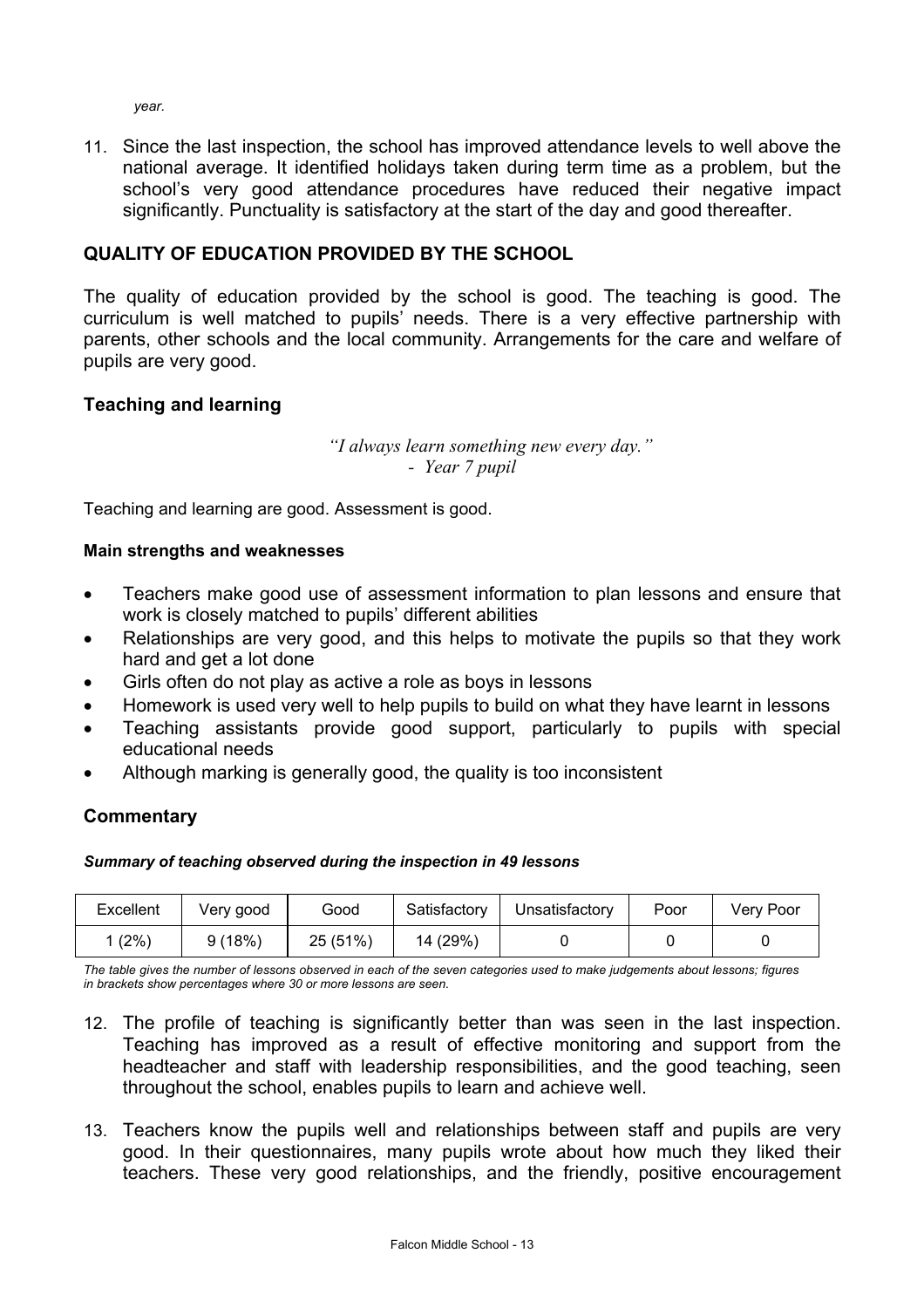given by staff help to motivate the pupils so that they work hard and often get a lot done in lessons.

- 14. Lessons are well planned, drawing effectively on assessment information, so that work is closely matched to the different abilities of the pupils. This ensures that work offers appropriate challenge, including to the most able pupils and to those with learning difficulties or other special educational needs, who are well supported by teaching assistants. In the vast majority of lessons, teachers have high expectations of their pupils, although on occasion pupils were capable of doing more than was being asked of them.
- 15. Teachers make good use of questioning to check on pupils' understanding and to ensure that all are fully involved. In many classes, however, it is mostly boys that volunteer answers and girls are used to taking a more passive role. In some cases, even where the teacher makes an extra effort to target questions at girls, they can be quite reluctant to answer – in contrast to the sometimes overenthusiastic boys.
- 16. Time is used well in most lessons. Teachers frequently set a range of varied activities that help keep pupils interested and involved – often with strict time limits set for individual tasks. Pupils respond well to these, settling to task quickly and without fuss, which contributes to their good achievement.
- 17. Homework is used very well. It is set regularly and is appreciated both by pupils and their parents. A notable strength of the homework is that it is generally used to help pupils to build on what they have learnt in class rather than merely to finish off work.
- 18. Assessment was identified as a weakness in the last inspection. It is now good. Manageable recording systems help teachers to keep a careful track of how well each pupil is doing and enable them to target work to help pupils learn and understand, particularly in English and mathematics. In lessons, good use is made of individual whiteboards to show answers to questions so that teachers can instantly assess whether or not pupils understand, and pupils are also involved in assessing for themselves and signalling to the teacher whether they are confident with what they are learning or whether they need more practice. There are examples within the school of some very good marking that gives pupils clear guidance on what they need to do to improve their work. This is not consistent in every class, however. Some marking is more cursory, merely providing ticks and isolated words of encouragement.

## **The curriculum**

*"The children have such a busy life at Falcon, especially with all the extracurricular activities such as the band and sports clubs." - Year 6 parent*

Curriculum provision is good. There is an excellent range of clubs and other out-of-school activities. The school is well resourced but the accommodation is unsatisfactory.

## **Main strengths and weaknesses**

• An outstanding range of extracurricular activities help to enrich the curriculum, particularly in music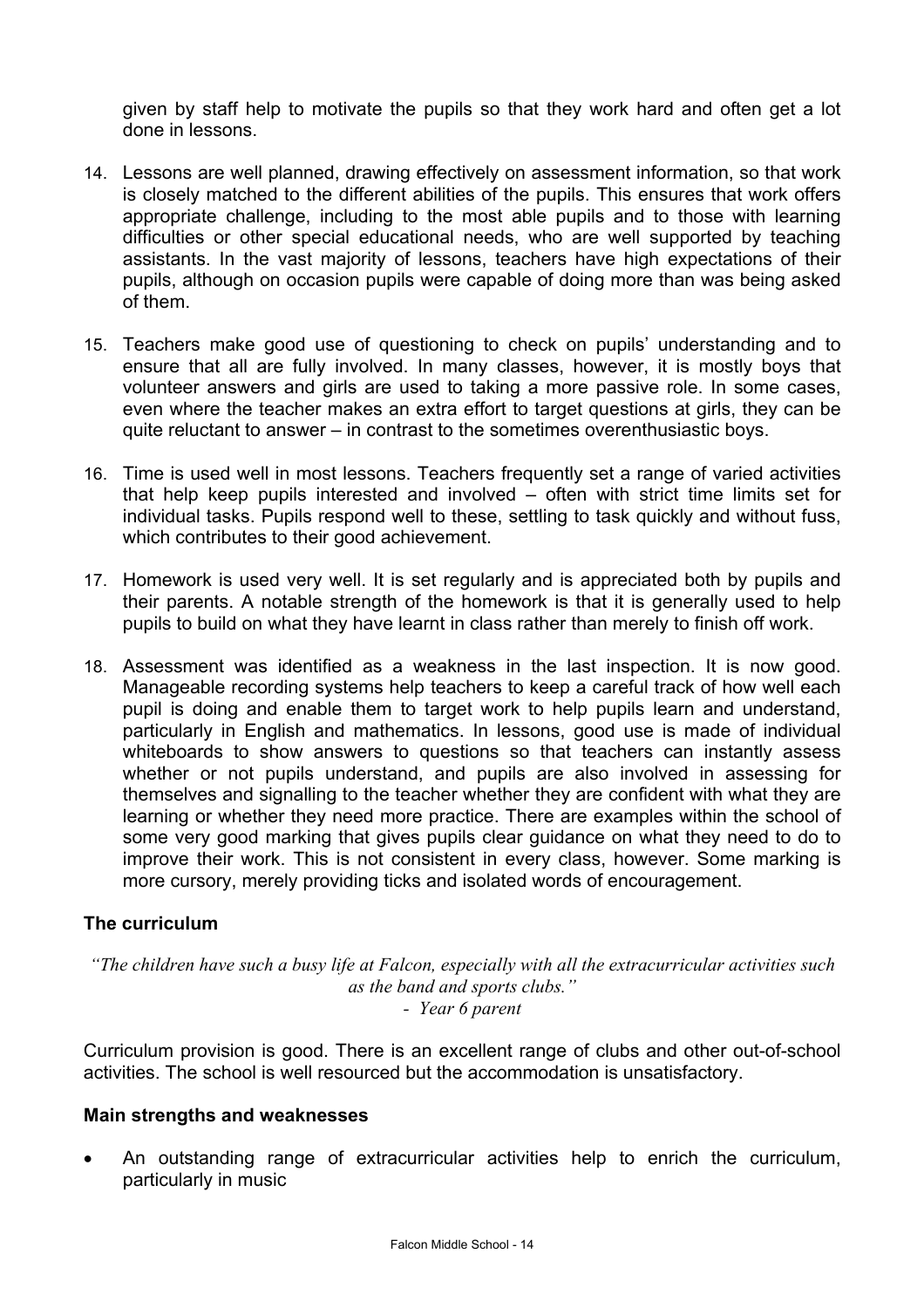- Many of the teaching areas are cramped or corridor-shaped
- Setting is used effectively to match work closely to pupils' needs
- Themed weeks and links between subjects have helped to make learning fun

- 19. Although the school does not have facilities that are as elaborate as those of many secondary schools, its curriculum is satisfactory in Year 7 and it is good in Years 4 to 6 and overall. All National Curriculum requirements are met and the curriculum is enriched through effective links with other schools, including the high school to which almost all pupils transfer at the end of Year 7. These partnership arrangements have enabled the school to make best use of its limited facilities in subjects such as design and technology to lay the foundation for work that the pupils will go on to do when they move on to the high school where the facilities are much more extensive.
- 20. The school has arranged its timetabling so that, within each year group, pupils are able to benefit from some specialist teaching. Because, in these cases, teachers teach the same subject to all three classes in the year group, pupils in the different classes share similar experiences and opportunities.
- 21. Setting, where pupils are grouped by ability, has been used effectively in mathematics and English, as well, to a lesser extent, in science, to help ensure that lessons are organised to best meet the needs of the pupils. A notable feature of these arrangements is that a careful track is kept of pupils' progress and that there is movement between the sets, with several examples of lower attaining pupils who make particularly good progress advancing to higher sets so that they can tackle more challenging work.
- 22. The school has been innovative in introducing themed curriculum weeks, such as an *Arts Week*, where pupils undertake more extensive work. These have included opportunities to work with a visiting artist. It has also taken steps to link subjects together so that work, for example, in Year 5 in mathematics on co-ordinates is linked to work in geography on the use of grid references in map reading. These crosscurricular links, which during the inspection, included a *Harry Potter* week in Year 6 where lessons in every subject were linked to a common theme, have helped to make lessons fun and to keep pupils interested and involved.
- 23. The school offers pupils an excellent range of enrichment opportunities, including extensive sports and other clubs and an exceptional range of musical opportunities. Every child takes part in one of the school choirs and a very high proportion of the pupils join enthusiastically in one of more of the many high quality musical ensembles for orchestra, opera, bell-ringing, and the school's celebrated Marching Band which is made up of recorders and untuned percussion instruments. These various musical ensembles regularly win local and national awards, so the pupils' participation contributes strongly to their personal development and, in particular, the development of their confidence and self-esteem.
- 24. The school is well resourced and its staffing is well matched to the needs of the curriculum, but the accommodation is unsatisfactory. Each year group is organised around a large open-plan teaching area with mostly small, long, thin rooms coming off it. These are cramped and less than ideal for teaching because it can be difficult for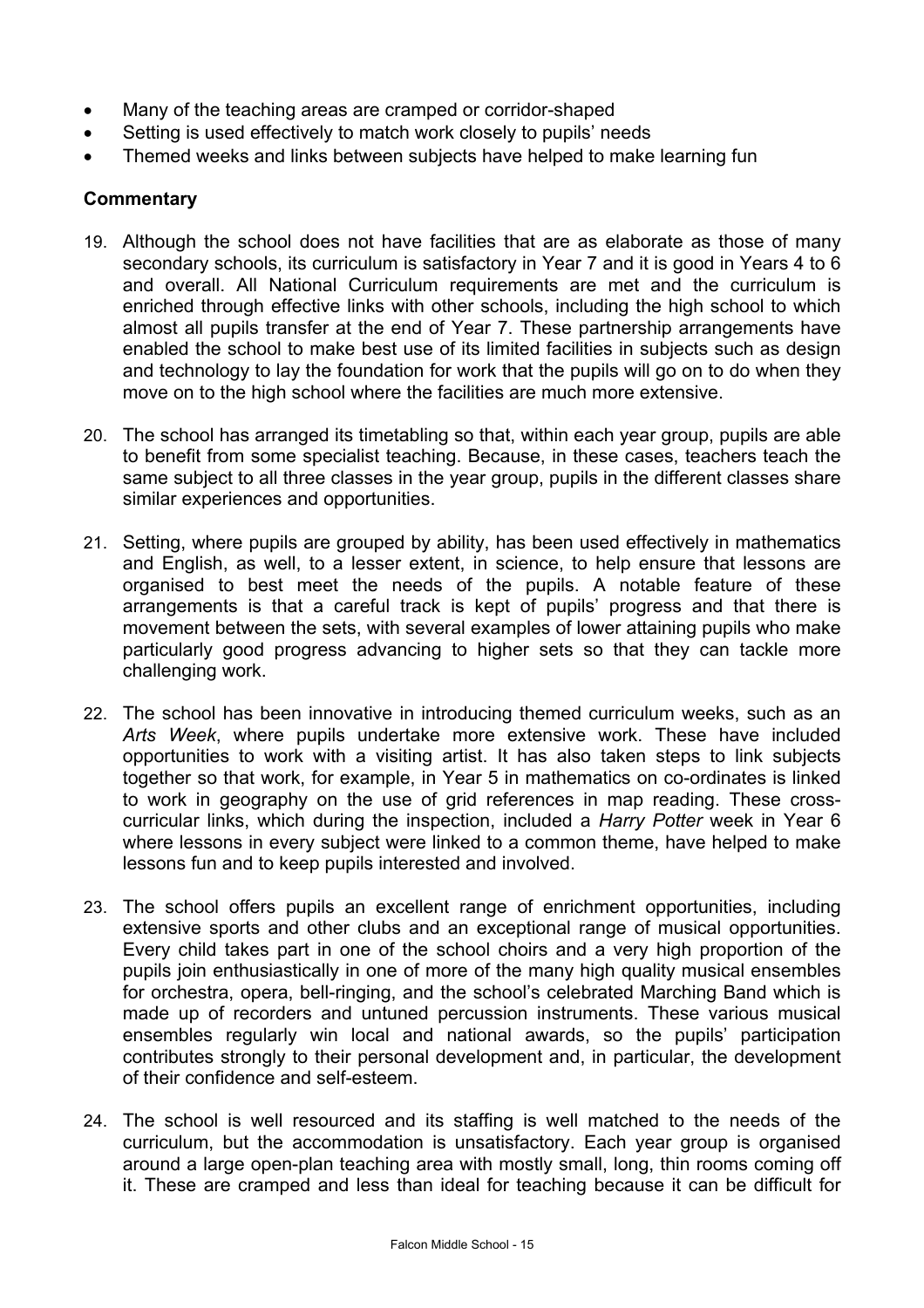pupils and the teacher to move around the class. Staff manage admirably with these difficulties but the school has long recognised that its accommodation is a barrier to achievement because it is an extra hurdle for teachers to have to cope with. It has for some time been negotiating plans for extensive modifications to the buildings and these are finally due to be carried out later this year.

### **Care, guidance and support**

*"Our daughter has made great steps forward in educational progress thanks to the targeted individual support she has received. Falcon Middle School has built her self-confidence to a great degree. The school provides a caring and supportive environment with a wide range of learning and creative opportunities."*

*- Year 5 parent*

Arrangements for pupils' care, welfare and health and safety are very good. The school provides pupils with good support and guidance and promotes a high level of involvement of pupils in its work and development.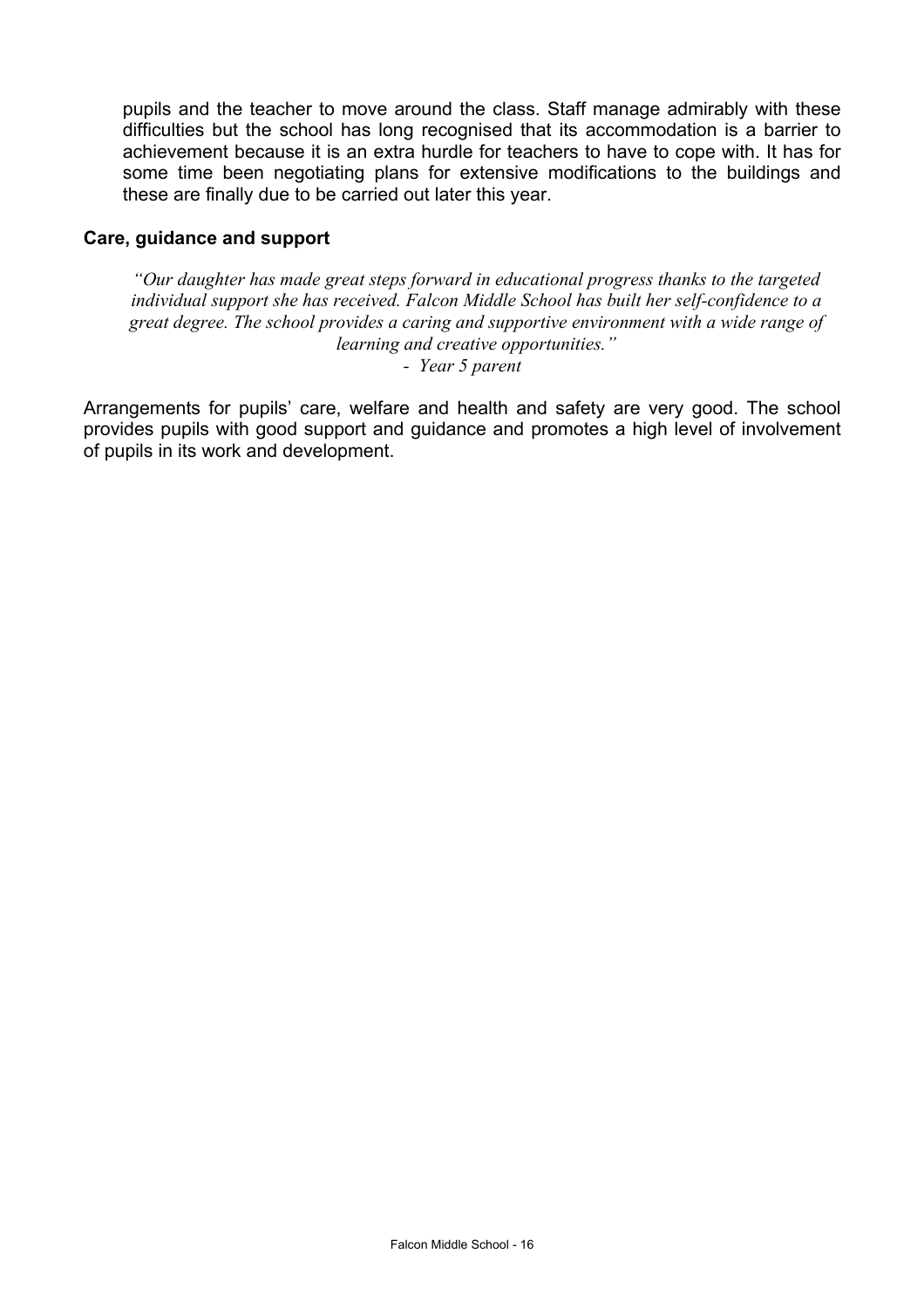## **Main strengths and weaknesses**

- The very good care arrangements help to boost pupils' confidence and self-esteem
- Teachers keep careful track of pupils' progress and this enables them to set their pupils helpful targets for improvement
- Pupils feel they have a real voice in the running of the school

- 25. The headteacher gives a very clear lead to the care of pupils and is very well supported by staff and governors. Since the last inspection, he has considerably strengthened welfare provision and eliminated the weaknesses previously identified in child protection procedures. Pupils' care is well defined through a range of readable policies and rigorous welfare procedures that are understood and consistently followed by staff. As a result, pupils feel very well cared for and secure. Pupils with problems, whether physical, emotional or learning difficulties, engage in the school's abundance of activities and can focus on building their confidence and self-esteem. The school participates in the *Healthy Norfolk Schools* initiative.
- 26. The headteacher and staff give high priority to the pastoral care of all pupils, and their empathetic listening skills help pupils to develop self-reliance and a mature approach to resolving their anxieties. There is a very strong mutual trust between adults and pupils, and pupils know that they can trust their teachers and treat them as friends.
- 27. Child protection procedures conform to Norfolk statutory guidelines and staff awareness is continuously updated through regular training. Health and safety procedures have been reviewed and there is a very good focus on identifying potential issues. A governor joins staff to undertake regular audits of the school premises, and risk assessments are being completed for all areas. Accident procedures and the dispensing of medicines are thoroughly implemented by well-trained staff.
- 28. Behaviour procedures are very well understood and have the involvement and agreement of pupils. Rewards and sanctions have a very positive impact on pupils and assist their good achievements. The team system engages pupils' imagination and complements behaviour procedures well. Support, and guidance, based on monitoring the individual pupil, is strong and allows staff to tailor their input to the pupils' needs. The good arrangements for assessing pupils' academic attainment and progress enables teachers to set their pupils appropriately challenging targets that give them a good understanding of what they need to do to improve their work. The tracking of pupils' personal development is succinctly documented and allows teachers to give accurate verbal and written feedback to parents and when transferring pupils between classes at the end of the year. Teachers systematically identify pupils with special educational needs and they develop good individual educational plans with the involvement of pupils and their parents.
- 29. The school has a very good relationship with the first schools from which pupils transfer at the start of Year 4. Pupils are helped to quickly make friendships through the caring and sensitive actions of staff. Close liaison with the adjacent high school helps ensure that pupils are able to look forward to their future school lives with confidence.
- 30. Pupils realise that the headteacher and staff want to hear their ideas for running the school and put them into practice. Teachers routinely call for their views through teaching and personal, social and health education lessons, where pupils maturely participate. The school and class councils are run by the pupils with the minimum of intervention by adults. Pupils enthusiastically debate the spending of significant budgets and consider the profit on sales of stationery through the school shop. Pupils are encouraged to set up clubs. At the pupils'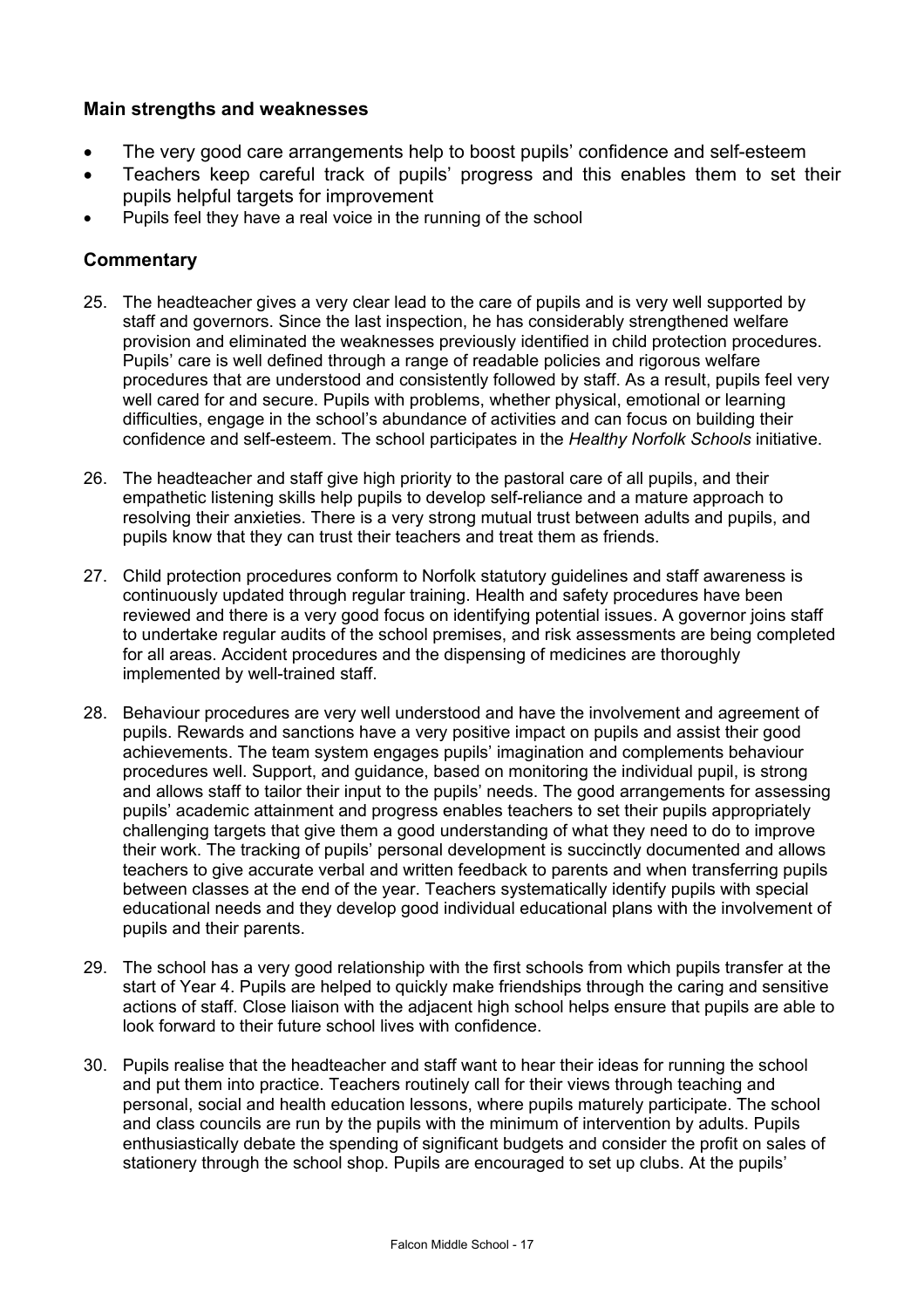suggestion, power walking has been added as an option in physical education as an alternative to cross-country, and pupils have designed the lunch pass system.

### **Partnership with parents, other schools and the community**

*"All the teachers are friendly and easy to talk to." - Year 6 parent* 

Parents have a very high level of satisfaction with the school and the education it provides. The partnership between the school and home is very good. The school's links with the community and other schools are very good.

#### **Main strengths and weaknesses**

- Parents are very happy with the school and appreciate the vision for their children's education of the headteacher and staff
- Parents benefit from good information about their children's progress and the work of the school
- Pupils have the opportunity to perform and take part in many community events
- Very good links with other schools help in staff development, smooth transition between schools and access to more facilities

- 31. Through their questionnaire responses, parents express considerable satisfaction with the school. They find the headteacher and staff approachable and welcoming. Parents provide very effective support to the school and their children's education. They sign a home-school agreement, and the school respects and values their role. Most parents fulfil their pledge through their children's very good attendance and punctuality, and by assisting their children with homework. Parents feel involved in the school's development through formal and informal consultations. A small core of parents helps in the school, and the Friends of Falcon School Association is energetic in involving parents and pupils in social events and fundraising.
- 32. Good annual reports to parents give comprehensive statements of what children can do in all National Curriculum subjects, and are supported by informative progress evenings with the teachers. Reports indicate targets for improvement but give little follow-up on whether previous targets have been met. They invite parents' views and pupils write an appreciation of their own school year. Parents enjoy regular and informative newsletters and are increasingly able to gain information from the school website.
- 33. The school has very good relationships with the local community. There is close involvement with local people, organisations and charities, which give the school a strong sense of local identity and assistance with many aspects of spiritual, moral, social and cultural education. The school is well known throughout the area for its very strong musical traditions, including its famous Marching Band, orchestra and opera, and Morris Dancers. It has been able to demonstrate the excellence of its links to Sport England and the local district council, which has led to significant grants for a multi-games area. Pupils benefit greatly from the close ties, which give them many opportunities to contribute enthusiastically at local events and a strong awareness of their local culture and traditions.
- 34. The school has very good relationships with other schools, which greatly assist the transfer of pupils. The school has a very strong partnership with the various first schools from which pupils transfer at the start of Year 4 and with other local middle schools. This leads to very good staff development opportunities across the schools. The school has, for example, a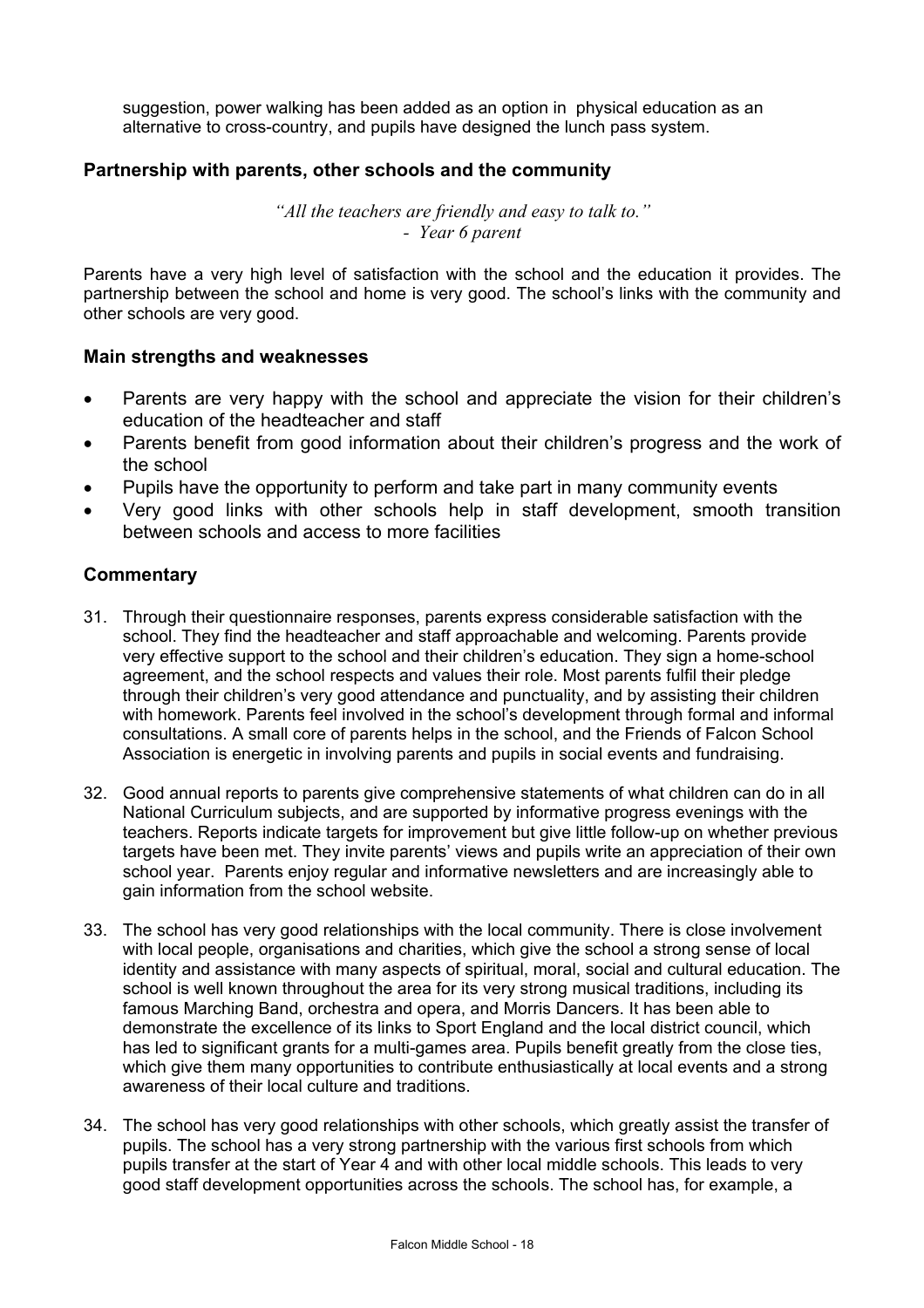regular exchange of teachers with the neighbouring first school. The links to the local high school enable pupils to enjoy access to swimming and science facilities. They also enable Falcon, through close liaison over the curriculum, to ensure that what is taught in Year 7 lays a good foundation for what the pupils will go on to do when they move on to the high school, even where the school's facilities, for example for Year 7 design and technology, are more limited than those of other schools. Parents receive knowledgeable and informative advice as the time for transfer to high school approaches. The school's positive efforts to care for all pupils, including special educational needs, and the pupils' knowledge of their next school, ensure a smooth transition for all.

## **LEADERSHIP AND MANAGEMENT**

## *"I think the children and staff are very proud of the school – and rightly so!" - Year 6 parent*

Leadership and management are good. The headteacher has been successful in creating a teaching team that works together effectively. Governance is good. All legal requirements are fully met.

### **Main strengths and weaknesses**

- The headteacher has built an effective staff team that has resulted in very good school improvement
- Governors are very supportive, but do not always do enough to challenge the school
- The particular expertise of teachers is used well so that pupils have equal access to learning

- 35. There has been good improvement in leadership and management since the last inspection. The headteacher leads and manages the school well. He has built effective teaching and leadership teams that are committed to maintaining the very good improvement since the time of the last inspection. Subject managers lead their particular curriculum areas well and are fully aware of the strengths and weaknesses of their subjects. Test results are analysed carefully and strategies have been put in place to tackle weaknesses. One good example of this is the work that has been carried out to enable those pupils who are more able to work on challenging activities in writing and science. Year team leaders have different responsibilities, and manage issues and concerns within their particular year groups. This is an effective strategy for ensuring that subjects are managed throughout the whole school, whilst issues that may only be relevant to certain year groups can be tackled within that staff team. One particularly good initiative is to have one teacher being responsible for teaching certain subjects within a year group. So, for example, one teacher will teach religious education to all of the classes within the year. This ensures that all pupils have access to the same learning and make similarly good progress whatever class they are in. Particular strengths of teachers are recognised so that pupils can benefit from expertise. The most notable example of this is in music, where the outstanding provision is available to all pupils, not just those who are talented musicians.
- 36. The management of provision for pupils with special educational needs is very good. The procedures to identify, assess and monitor special educational needs are particularly effective. Individual education plans are well written and the targets agreed for pupils are appropriate.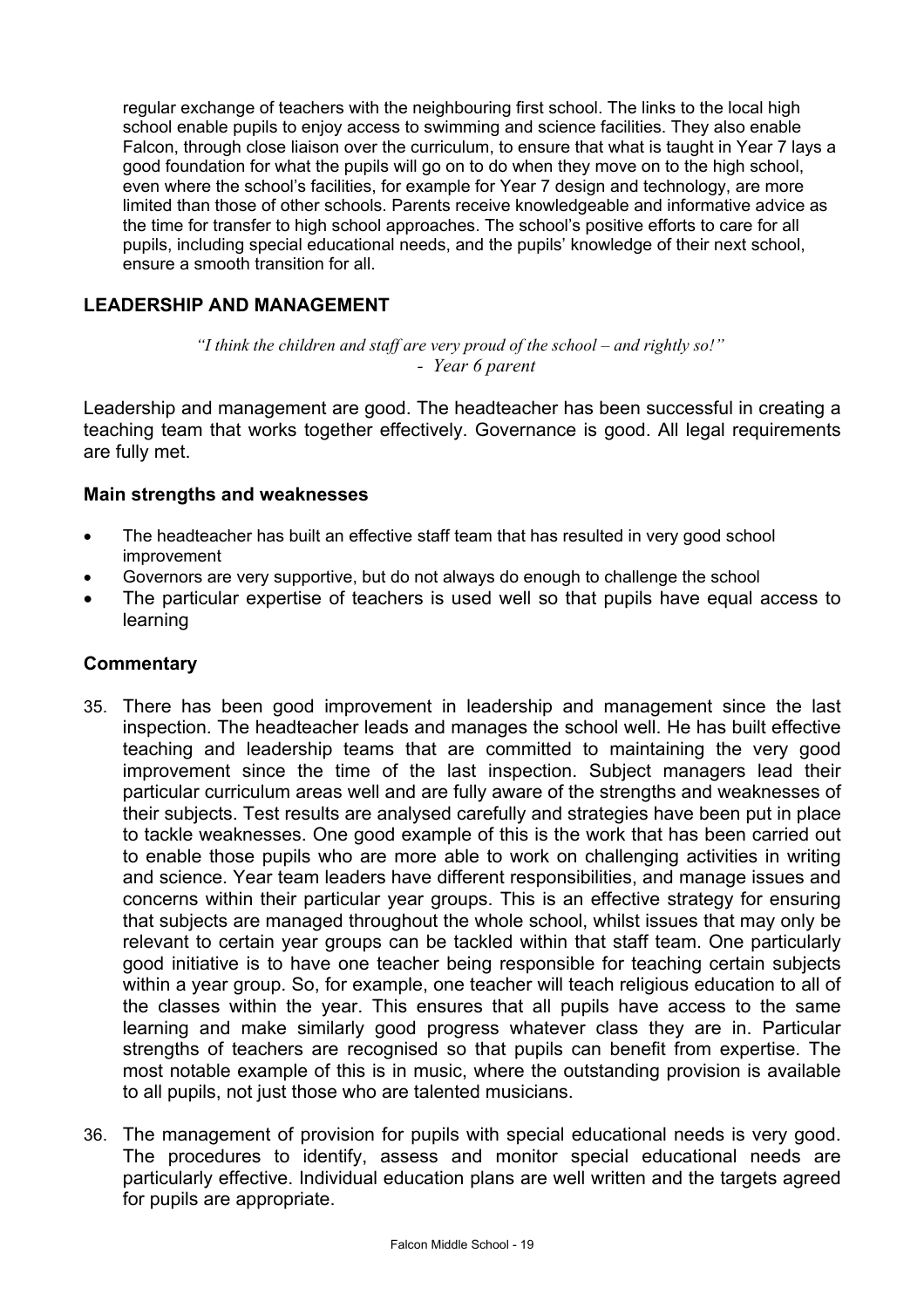37. School self-evaluation is thorough and accurate. All staff have a role in drawing up development plans and securing improvements where needed. The performance of staff is managed well and the school has plans to implement the new working practices for staff with the introduction next year of new Government regulations for teachers to be given some time during the school day for planning and preparation. All staff have been consulted on these plans, including teaching assistants, so that the changes can be made in a sensitive manner. Finances are managed well. Money is spent on issues identified in the school development plan, and some has been set aside to implement the necessary changes in planning and preparation time for teachers.

| Income and expenditure $(E)$ |         | Balances $(E)$             |                                  |
|------------------------------|---------|----------------------------|----------------------------------|
| Total income                 | 936,824 | Balance from previous year |                                  |
| Total expenditure            | 919,188 |                            | Balance carried forward to the r |
| Expenditure per pupil        | 2,568   |                            |                                  |

| Financial information for the year April 2004 to March 2005 |  |
|-------------------------------------------------------------|--|
| $\sim$ $\sim$ $\sim$ $\sim$ $\sim$ $\sim$ $\sim$            |  |

| Income and expenditure $(E)$ |         |  | Balances (£)                        |        |
|------------------------------|---------|--|-------------------------------------|--------|
| Total income                 | 936.824 |  | Balance from previous year          | 31.033 |
| Total expenditure            | 919.188 |  | Balance carried forward to the next | 48.669 |
|                              |         |  |                                     |        |

38. Governors do a good job. They are very supportive of the school and know what needs to be improved. However, the governors are not confident enough to challenge the senior staff over issues that are raised. For example, they accept what the headteacher tells them without questioning issues such as why boys perform better than girls in national tests. Governors are welcome in school and some help on a regular basis. They are committed to providing the pupils with a good all-round education and preparing them for the next stage of their education. Much of the governors' time has been spent trying to remedy the shortcomings in the accommodation. There are now firm plans to minimise the effect of the open-plan nature of the school by putting in walls to limit the noise and create larger, betterplanned teaching areas.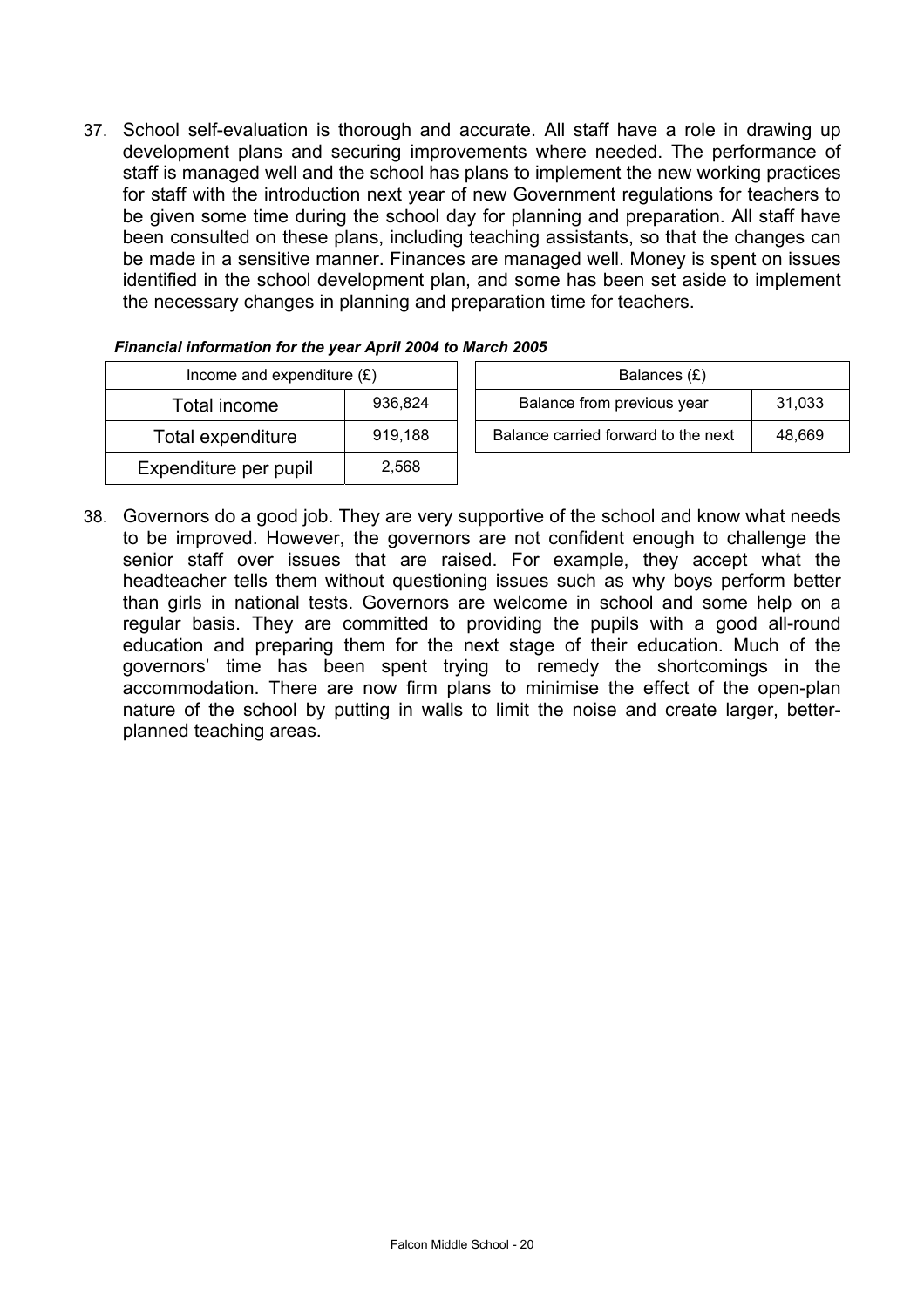# **PART C: THE QUALITY OF EDUCATION IN SUBJECTS**

## **SUBJECTS IN KEY STAGES 2 & 3**

## **ENGLISH AND MODERN FOREIGN LANGUAGES**

## **English**

Provision in English is **good**.

#### **Main strengths and weaknesses**

- Pupils achieve well as a result of the consistently good teaching
- Effective strategies have been put in place for improving standards in writing as a result of careful analysis of test results
- Pupils with special educational needs benefit from good support

- 39. Pupils' Year 6 test scores have been above average in recent years, and although standards are not as high in the current Year 6, the pupils are still achieving well. In Year 6, their speaking and listening skills are average. Teachers are aware of the need to draw out pupils' oral responses and are most sympathetic in the way they pose questions and deal with the answers. They use praise well to encourage reluctant contributors to class discussion. They vary their approaches and successfully use roleplay to stimulate questioning. Standards in reading are above average. More able readers are successfully using inference and deduction to gain insight into the characters they read about in, for example, *Harry Potter* stories. Teachers encourage readers to select examples in their text to justify the opinions they reach. Writing has been a relative weakness. The school identified this as the main area of concern in English three years ago. A series of measures have been put into place to address shortcomings, for example in ensuring opportunities for more extended writing in other subjects, and improvement is being seen in all years.
- 40. Standards in speaking and listening are above average in Year 7. Pupils listen well to their teacher and to each other. In discussion about their work in ICT a group of able pupils talked with confidence and enthusiasm. They responded very well to questioning, showing good awareness of their audience, and were keen to put over their points of view clearly. Year 7 pupils are mainly independent readers who read a good variety of texts for pleasure. They attain good standards retrieving and organising information from books and from the internet. Though their writing is not as good as their reading or spoken English, pupils are writing in a variety of forms. Their work is lively and interesting and they engage the interest of the reader well. Recent writing stimulated by Chaucer's introductions to his characters followed his example well. Some of the pieces were excellent and brought the characters they described to life on paper. Achievement in Year 7 is good and overall attainment is above average.
- 41. Teaching and learning are good. Teachers have a good knowledge of literacy and plan very well to give their pupils a progressive and stimulating experience of language. They make good use of interactive whiteboards to enliven their well-structured lessons. Lesson introductions are clear and set out what will be covered. There is a good mix of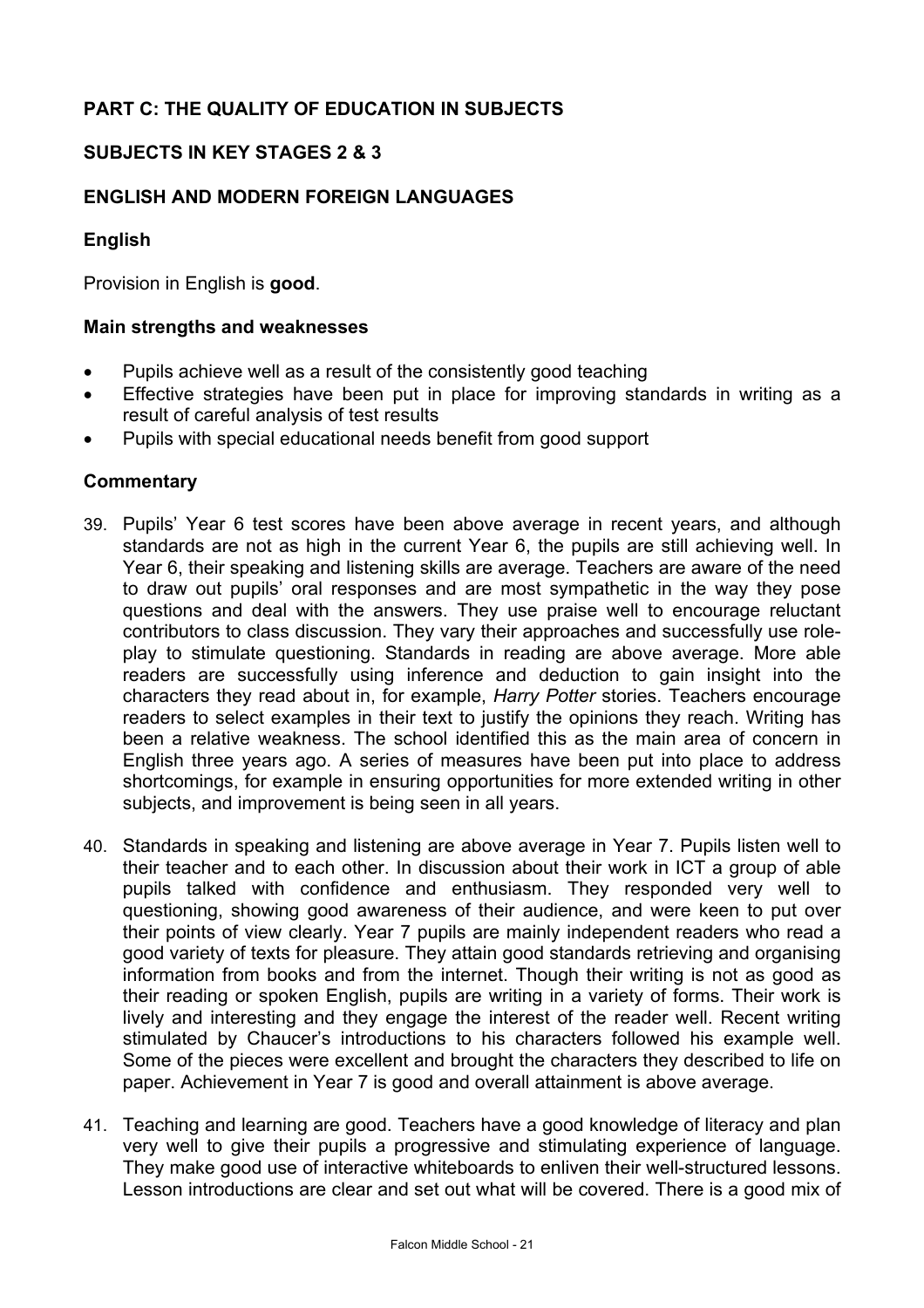activities and this helps to sustain interest. Teaching assistants are used well to support and extend learning, particularly when they work with individuals or small groups with special educational needs. One-to-one work with pupils with a statement of special educational needs is often very good. These teaching assistants draw on very good knowledge of literacy and of the pupils they work with to develop highly individualised programmes of work that ensure that their charges make very good progress. Closing sessions of lessons make sense of what has been covered and are used well to celebrate the progress that has been made. This helps to give pupils confidence in themselves as learners. Marking is good and stimulates pupils to improve their writing through encouragement and helpful comments. Teachers set targets and these are attached to writing books. An analysis of books during the inspection showed that teachers' practice in checking up on progress against the targets varies. Teachers maintain good relationships with their pupils, promoting good learning attitudes. Because little time needs to be spent in dealing with inappropriate behaviour, there is more time for learning. Lessons are well-ordered, purposeful and enjoyable experiences.

42. The subject is well led and managed. Careful analysis of pupils' test results has helped to identify the subject's strengths and weaknesses and has led to the good improvement since the last inspection, particularly in writing and in the standards attained in Year 7.

## **Language and literacy across the curriculum**

43. Pupils use their language and literacy skills well in other subjects. Teachers make some use of role-play in subjects such as English and history to encourage the development of speaking and listening. Throughout the school, question and answer is used well to encourage pupils' oral responses, although teachers often have to spend some of their time building up the confidence of some pupils – particularly girls. In a good range of subjects, pupils are expected to produce extended written responses and this has contributed to the improvements seen in the standard of writing.

## **French**

Provision in French is **satisfactory**.

## **Main strengths and weaknesses**

- Pupils' attitudes and behaviour are good
- Instructions are too readily repeated in English, so pupils do not have to persevere to understand the teacher's French
- There is not enough space in the teaching area used for French

## **Commentary**

44. French is taught to pupils in Year 7. Standards are in line with those expected for pupils of this age and achievement is satisfactory. The teacher gives satisfactory support to lower attaining pupils and those with special educational needs but work is not always adequately adapted to enable the less confident to succeed at an appropriate level. Pupils have positive attitudes towards their learning and behaviour is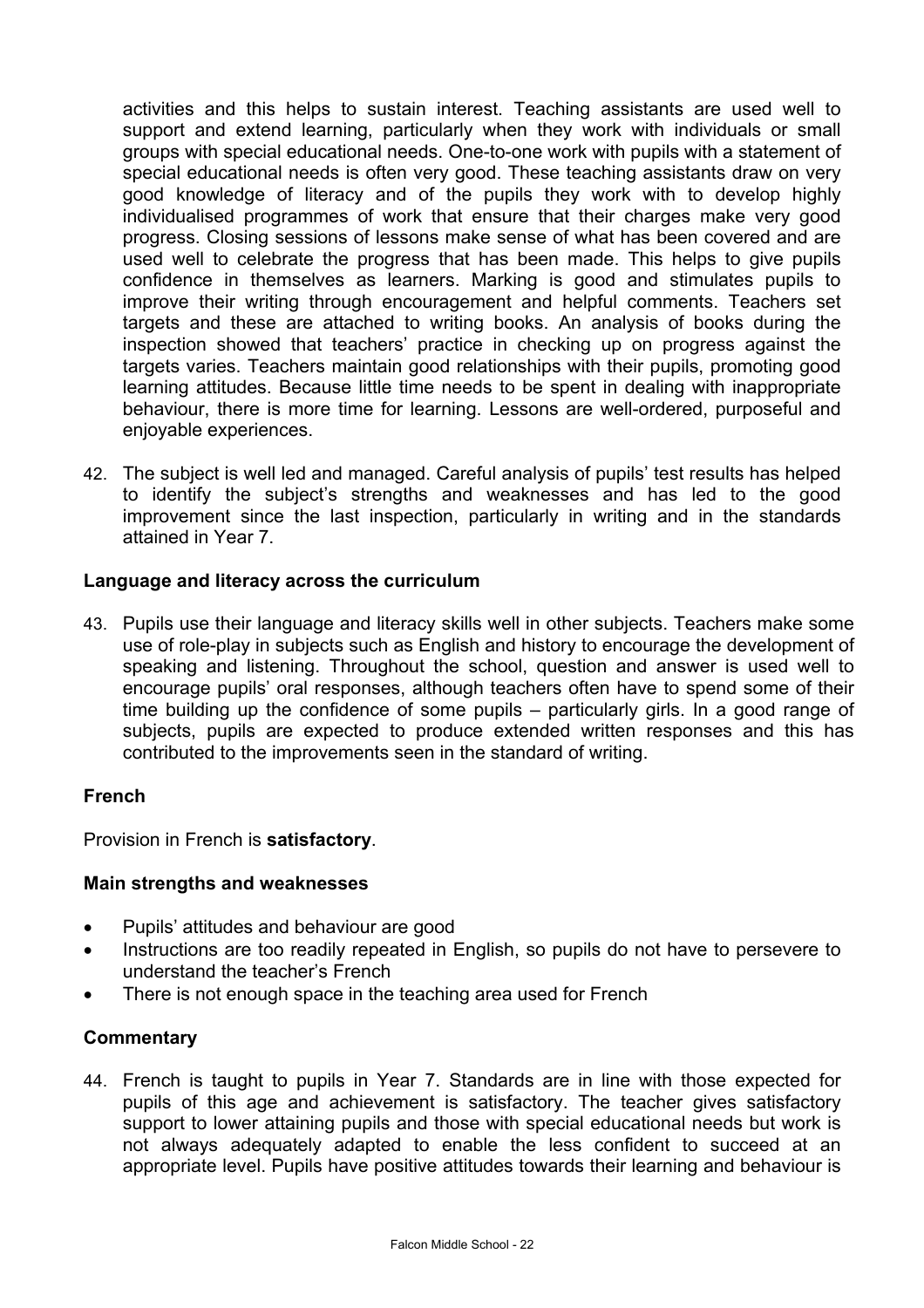good. They listen attentively and try hard. They respond well when they are asked to work in pairs and small groups.

- 45. The quality of teaching and learning is satisfactory. Lessons start with a game to promote listening skills and revise vocabulary. Most of the instructions are given in French, but in some instances these are too readily repeated in English, negating the need for pupils to listen carefully to the French. Activities build on previous learning so pupils are building up a satisfactory range of vocabulary covering topics like the family, the home and daily life, colours, time and the school day. Pupils have completed a good amount of work in their books, but marking is inconsistent and some mistakes are not corrected.
- 46. Leadership and management of the subject and improvement since the last report are satisfactory. The room where all pupils learn French has little space for display to reinforce vocabulary or promote discussion.

## **MATHEMATICS**

Provision in mathematics is **good**.

#### **Main strengths and weaknesses**

- Achievement is good because of consistently good teaching
- There is a good focus on the use and application of mathematical skills in other subjects
- Teachers have good subject knowledge, place good emphasis on oral work and maintain a positive working ethos in class
- Marking of pupils' work is inconsistent and does not help pupils understand how they can improve

- 47. Year 6 test scores have been consistently above average but standards in the current Year 6 are lower. They are in line with the national average, although this still represents good achievement in relation to pupils' starting point when they joined Year 4. Pupils in Year 7 continue to achieve well and produce work of an above average standard. This represents good improvement since the last inspection. This improvement has been achieved by more effective evaluation of teaching and good use of assessment to see where pupils can improve their skills. As a result of this, problem-solving and thinking skills are being developed. Each lesson starts with a problem to work out as soon as the pupils arrive in their different ability sets. Pupils with special educational needs receive additional support that enables them to make good progress and achieve well in relation to their ability.
- 48. The quality of teaching and learning is good. Lessons are well planned and prepared with varied activities to motivate pupils. Year 6 pupils were engrossed in solving logic and number puzzles on the theme of *Harry Potter*. Because activities are well prepared, pupils settle down to work eagerly. Year 4 pupils' "secret mission" was to sort shapes with right angles. Each group received a sealed envelope with their instructions, which they could not wait to open and get started. Teachers establish very good relationships with their classes. As a result, there is a very good working atmosphere in lessons. Pupils are keen to learn, work very well together and show an obvious enjoyment of mathematics because the lessons are fun. The good teaching of basic number facts is reinforced in lively sessions of mental work. Teachers have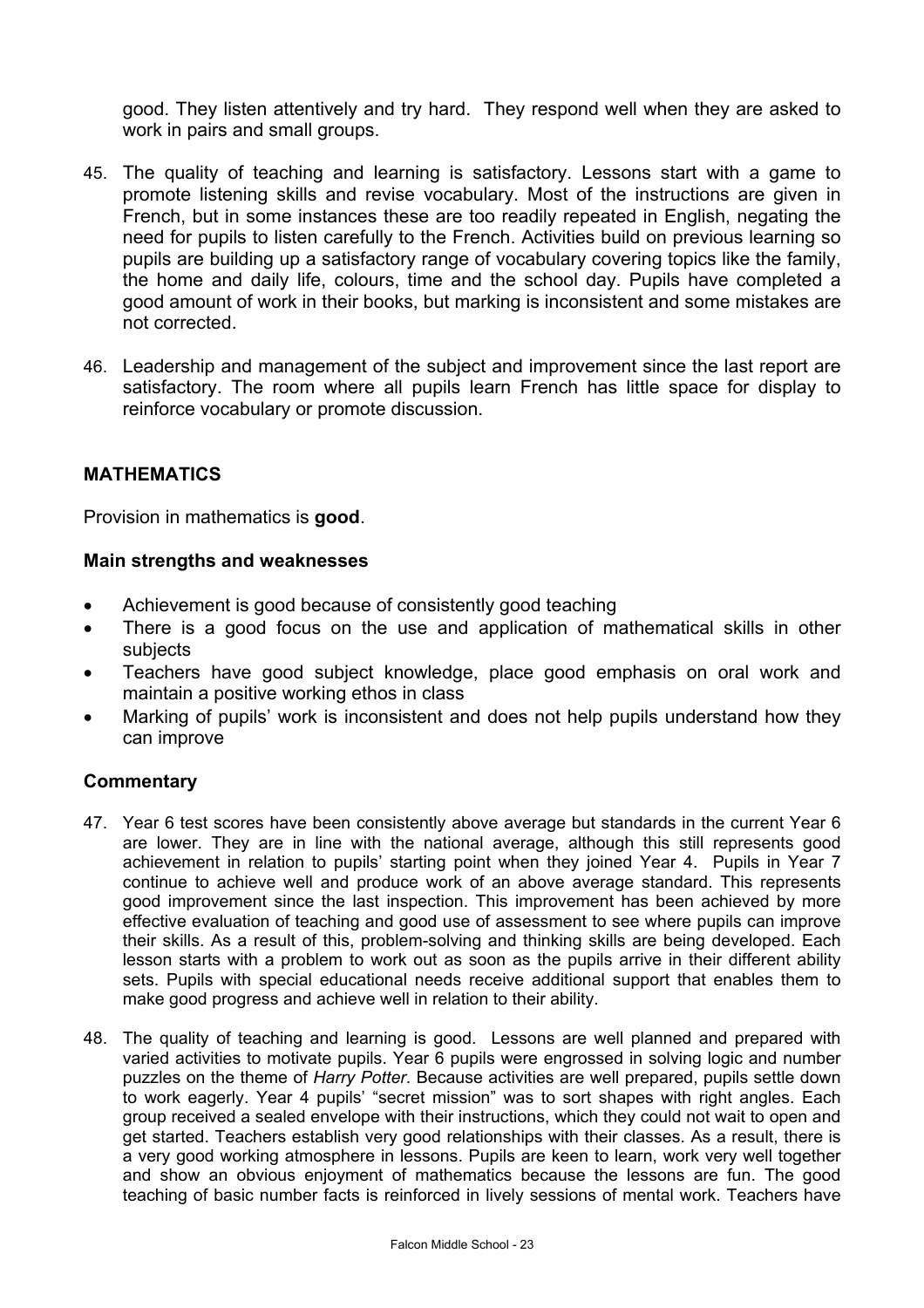high expectations of pupils' behaviour and application. There is a focus on using the correct mathematical language so pupils can explain their answers clearly. Teachers make effective use of questioning to check pupils' understanding and to help them build on what they have learnt before. However, boys are generally more eager to answer questions whereas, in most lessons, girls tend to hang back unless asked. Teachers mark work regularly, but not all teachers provide consistent feedback to pupils so they can see how to improve their work. This is particularly the case where pupils use printed worksheets. Homework is used very effectively to follow up work done in class and to prepare for future work.

49. The leadership and management of mathematics are good. The subject is led with high aspirations for raising standards. Staff are provided with good support and role models for the skilful teaching of mathematics. There are good systems to assess and record pupils' progress in mathematics. These are analysed very closely and used very well to keep track of pupils' progress and identify any problems that arise.

### **Mathematics across the curriculum**

50. Pupils use their mathematical skills well in other subjects. These links are especially effective in science where pupils learn to use protractors to measure angles of reflection. Pupils apply skills learnt in mathematics to reading grid references in geography. ICT is used for drawing graphs and teachers use interactive whiteboards well to support learning. Literacy skills are promoted well when pupils explain their mathematical thinking.

## **SCIENCE**

Provision in science is **good**.

#### **Main strengths and weaknesses**

- Pupils of all abilities achieve well and reach standards that are above average
- Teachers plan interesting lessons that capture the imagination of pupils
- Science is well organised and homework is used very effectively to extend learning
- Girls are sometimes reluctant to willingly answer questions during lessons
- The accommodation is sometimes cramped for whole-class teaching

#### **Commentary**

51. Standards in science are above average in Year 6 and Year 7. This reflects the national test scores reached in 2004. By Year 6, pupils have developed a good understanding of a wide variety of scientific knowledge and can apply this to their investigations and experiments. They know how to plan an investigation, identifying what they want to find out and recording their results in a systematic manner. Their skills and knowledge are extended further in Year 7, where pupils explore ideas, such as how to classify animals using relevant questions, with confidence and interest. There has been some difference in the performance of boys and girls, with boys doing considerably better in tests than girls, contrary to the national trend. This difference in performance fluctuates from year to year, and there is little difference in the work seen during the inspection. However, in lessons, girls are far more reluctant to volunteer answers than boys, with boys almost jumping out of their seats to answer questions. In the best lessons seen, teachers were very vigilant about this and actively encouraged the girls to answer by targeting their questions at particular individuals.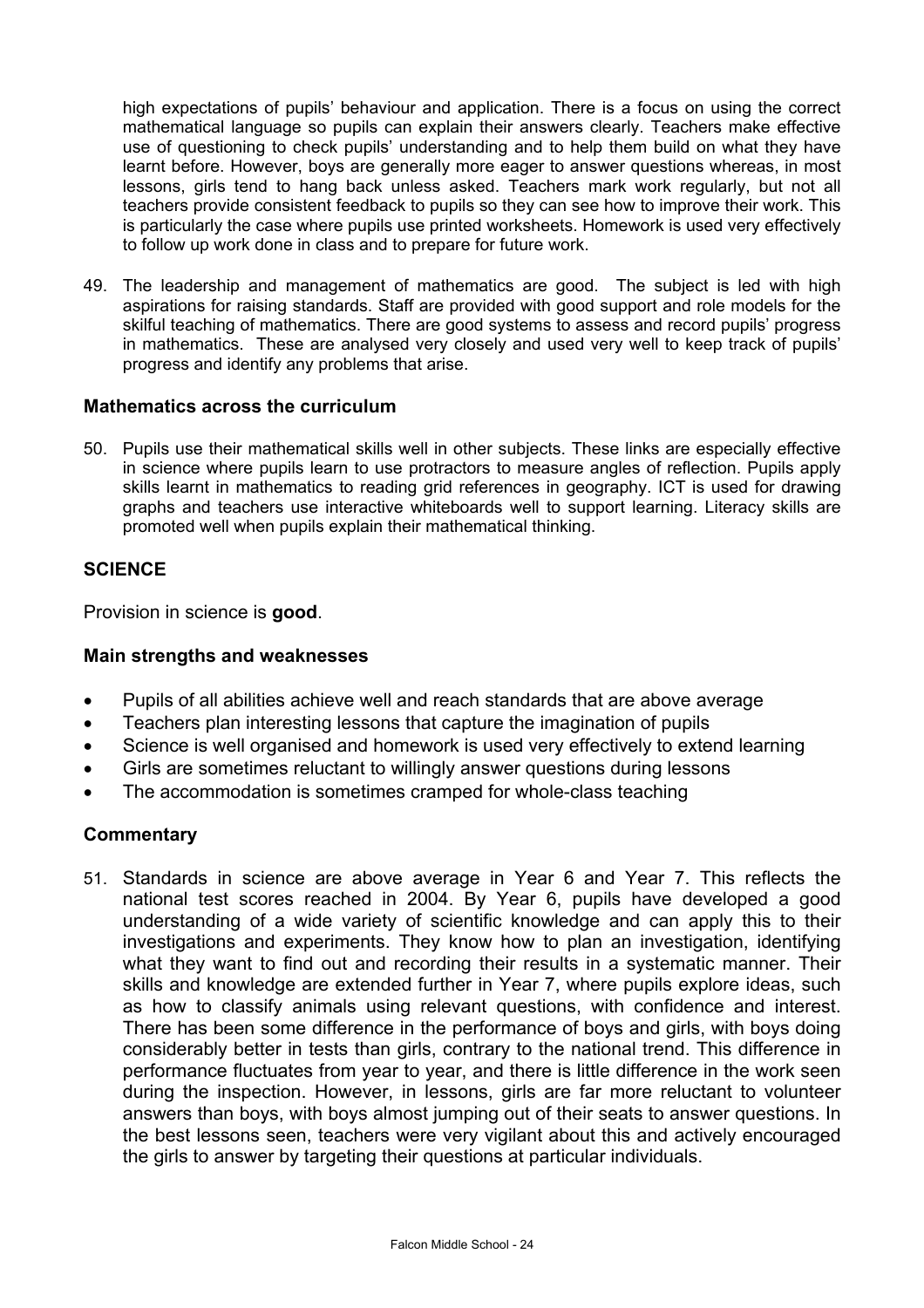- 52. Teaching and learning are good overall. Lessons are interesting and many are planned around investigations and experiments. These lessons capture the imagination of pupils so that they are very keen to learn and want to try hard. This particularly energises the boys who are very keen to get on with practical activities. This was seen in a good Year 7 lesson, when the boys dived straight into the activity of drawing up their own key to classify animals, whilst the girls undertook the task in a systematic way, planning out their questions before committing themselves to paper. Teachers are knowledgeable so that they can challenge pupils in lessons. In Year 6, pupils were asked to find out about bubbles, and enjoyed determining which mixture produced the best ones, whilst in Year 5, pupils investigated bouncing light beams. This caused great excitement when the lights were switched off and light beams could be clearly seen so that pupils could plot their path. Homework is especially well used to reinforce and extend learning. It is not merely completing work that has gone on in lessons, but sets pupils challenging activities, such as identifying a variety of gases around us. Some of the homework is research, whilst some is preparing for the next lesson. All pupils know what is expected of them and teachers give deadlines for the work to be handed in. This results in lessons that have a smooth start and proceed at a brisk pace, because pupils have done their homework with little time having to be spent on recapping past knowledge. In turn, this results in pupils making good progress in lessons and over their time in school. Assessment is good and teachers know how well their pupils are doing. Marking gives good encouragement as well as guidance to pupils on how to improve their work.
- 53. Science is well led and managed in the school. This has resulted in good improvement since the last inspection. Standards have remained above average and the quality of teaching has improved. The most significant improvement has been in assessment, which was unsatisfactory at the time of the last inspection. Resources for science are good, but accommodation is far from ideal. The science room is well equipped, but it is still too small for whole-class teaching and space is cramped. The same is true for some classrooms, where pupils have to be careful to avoid bumping into each other in the small space provided. The school is very aware of this and plans are in place to improve the situation.

## **INFORMATION AND COMMUNICATION TECHNOLOGY**

Provision in information and communication technology (ICT) is **good**.

#### **Main strengths and weaknesses**

- Good use is made of ICT as a tool for learning in other subjects
- Accommodation and resources are good

#### **Commentary**

54. Standards in Year 6 are in line with national expectations and pupils achieve well. Pupils use a range of programs to word process and to combine text and graphics. They use *Powerpoint<sup>™</sup>* well to develop fairy stories for Year 4 pupils. They make sound use of the internet for research. They have a satisfactory understanding of how databases are used in the world around them. They model graphical information well when they design football strips on screen. They model financial information well in a project around a market stall. In science, they learn how to use sensors to log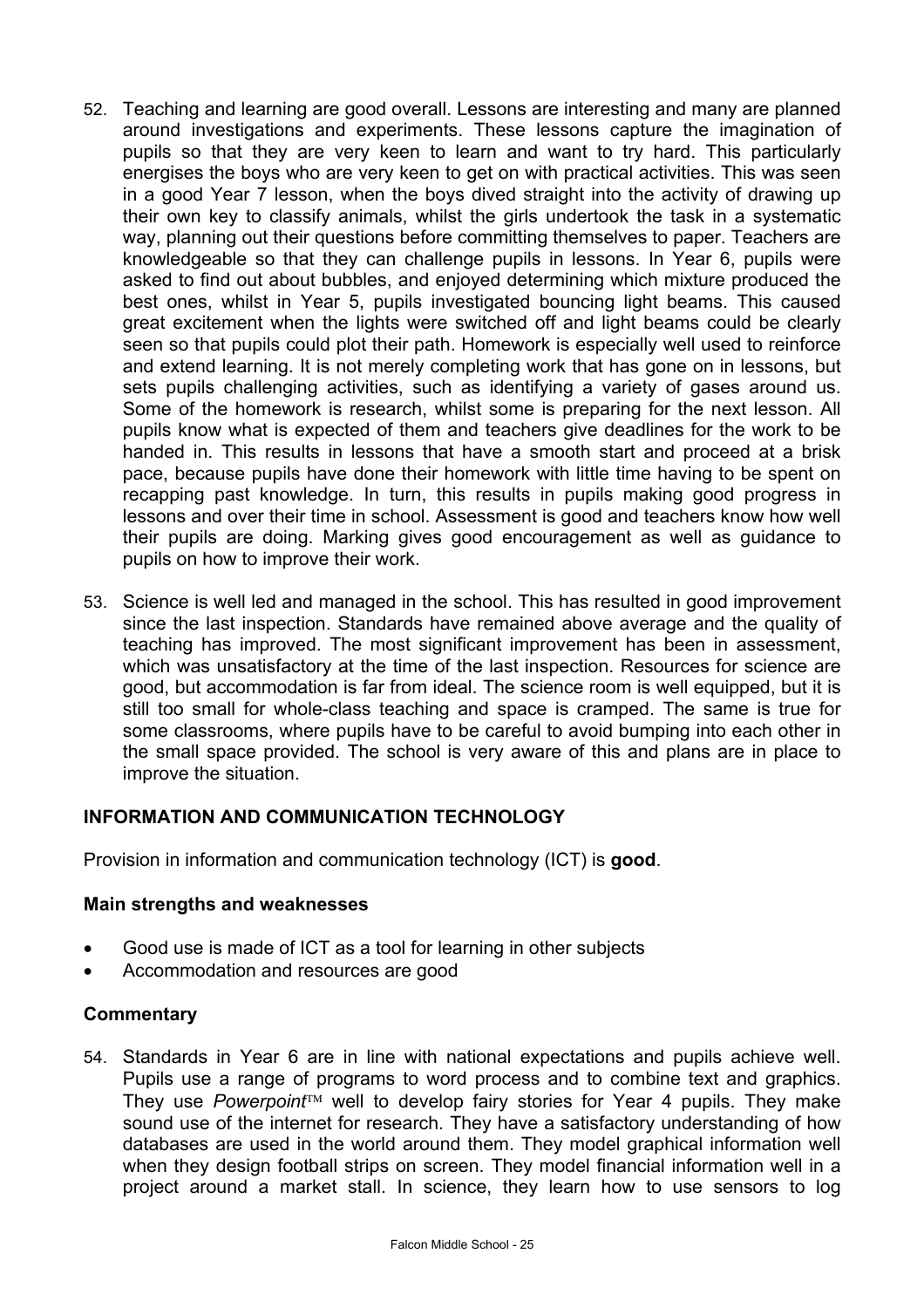information about such things as temperature changes. They also know how to write simple procedures to draw geometric shapes on screen.

- 55. By Year 7, standards are again in line with national expectations. Pupils have a good awareness of the ways in which ICT affects their daily lives. They attain average standards in producing publicity materials about the locality. They make good progress in control technology learning to program traffic lights. A number of Year 7 pupils are engaged in producing the school web site. They are gaining a good understanding of the internet. Their achievement is good overall.
- 56. Teaching and learning are good. Teachers plan well, breaking down tasks into manageable chunks that help the pupils to learn by building methodically on what they have done before. Pupils in Year 7, for example, made good progress in learning how to construct flow-charts to define the processes involved in carrying out simple domestic tasks such as making a cup of coffee.
- 57. The subject is well led and managed with increasing use being made of ICT, both as a discrete subject and as a learning tool in other subjects. There are good arrangements for assessing pupils' work, and accommodation and resources are good. There has been good improvement since the last inspection.

### **Information and communication technology across the curriculum**

58. Pupils demonstrate good levels of ICT capability in a range of subjects using a good range of software. For example, in geography they use spreadsheets to gather and present information from a traffic survey. In science, they measure their heart rates before and after exercise and draw graphs using ICT to show the difference. In a number of subjects, they present information using desktop publishing and *Powerpoint*. In mathematics, they write procedures to draw geometric shapes on a computer screen. In several subjects, pupils make good use of the internet to undertake research.

#### **HUMANITIES**

*Religious education was inspected in full and is reported below. Geography and history were sampled.* 

59. There were two **geography** lessons seen during the inspection. Both were good. Pupils in Year 4 learnt about making simple maps and began to identify symbols that denoted geographical features. In Year 5, pupils used their knowledge of the local area to study the effects of the sea on the coast. By the end of the lesson, they understood how cliffs and other coastal features are eroded away due to tidal and weather conditions. It is evident from their work that pupils in Year 6 learn about worldwide environmental issues and how humans can affect what happens to areas of the world. They also develop a good understanding of the culture and features of Mexico, where pupils research the life of the Mexican people and begin to understand how weather conditions affect the way people live. By the time they leave the school in Year 7, pupils have researched many geographical areas and have a good understanding of the countries that make up the British Isles. Teachers' planning shows that pupils are systematically taught the skills and knowledge necessary for them to become confident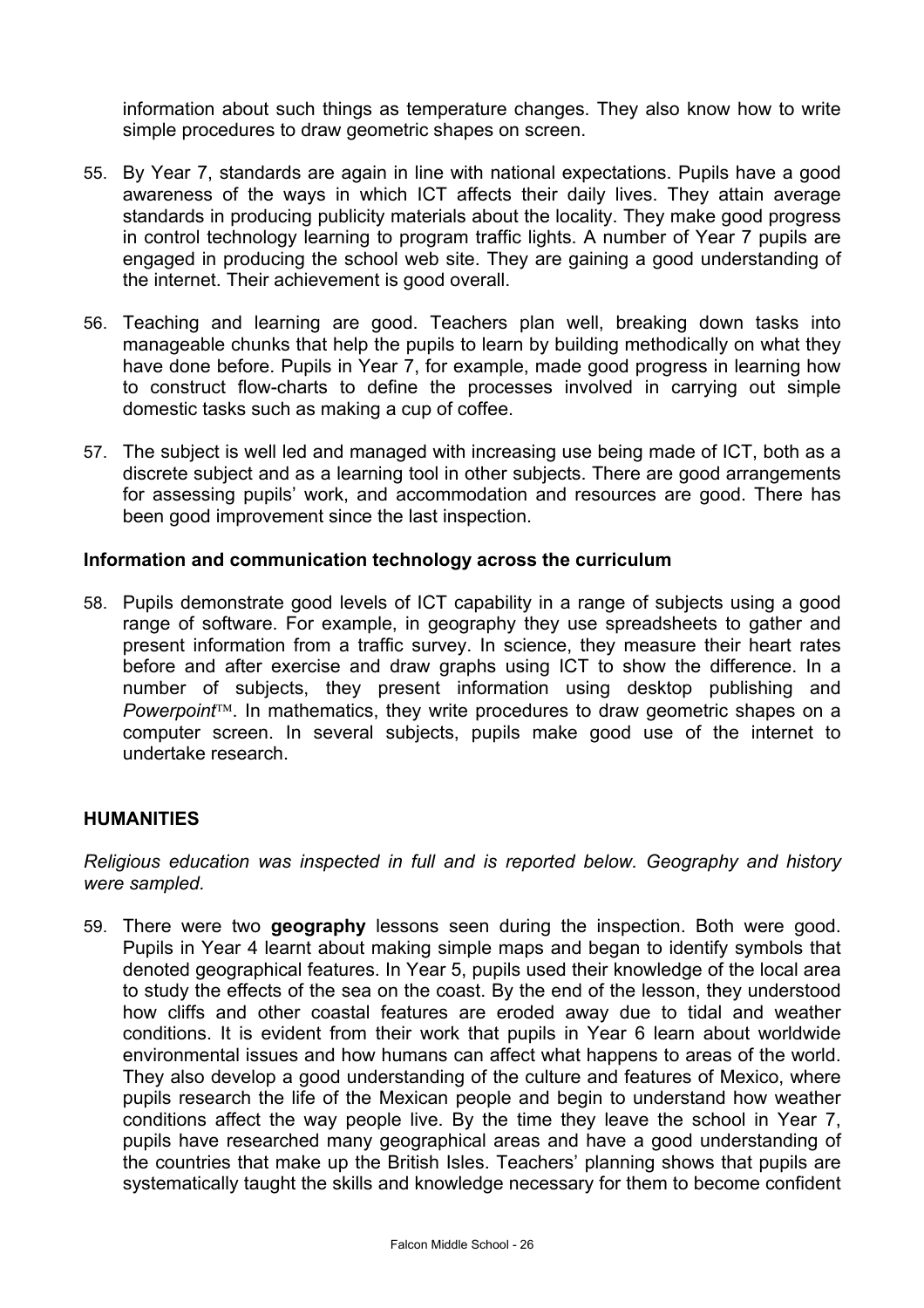when exploring geographical ideas. Elements of geography are also covered through links with lessons in other subjects, including mathematics and ICT.

60. In a satisfactory **history** lesson, pupils in Year 6 working on their *Harry Potter* theme, looked at Tudor paintings and imagined they were able to talk like the portraits at Hogwarts. This linked very well to the work they had been carrying out on Tudor England and reinforced their knowledge. By the end of Year 6, pupils have explored various historical themes, such as where kings got the money to wage expensive wars, and use a variety of sources to research their work. These skills of historical enquiry are developed in Year 7, when pupils look at the feudal system and how it worked long ago. Planning shows that, from the time they enter the school, pupils are encouraged to find out about the past and use their English skills to write accounts and reports about a variety of topics such as the effects of the Reformation in England.

## **Religious education**

Provision in religious education is **good**.

### **Main strengths and weaknesses**

- Pupils of all abilities achieve well and reach standards that are above average
- The imaginative deployment of teachers means that all pupils have interesting lessons
- Homework is used very effectively to extend pupils' learning

- 61. Pupils reach standards that are above those expected, both in Year 6 and in Year 7. Pupils of all abilities achieve well because work is well planned and skills are taught systematically and in an interesting way. By the end of Year 6, pupils have had two opportunities to learn about Hinduism, for example. In Year 4 they begin to develop a good understanding about some beliefs of Hindus and, by the time they are in Year 6, pupils understand why there are many Hindu gods, yet only one Supreme Being (God). They learn to think about the teachings of many religions and relate these to their own experiences in a thoughtful and sensitive way. In Year 7, standards continue to be above average because pupils begin to understand about difficult concepts such as suffering.
- 62. Teaching and learning are good. Pupils with special educational needs are supported well in class so that they can make as much progress as others. Work is especially tailored to meet the needs of those with complex needs, and teachers make lessons interesting. In a Year 4 lesson, pupils had to imagine that they were reporters giving an account of the Buddhist festival of *Wesak*. Pupils were very enthusiastic about this and used the available resources very well to research their work. Good use is made of interactive whiteboards so that pupils can understand various ways of recording their work. Homework is very well used to help pupils prepare for the next lessons. This usually means that lessons move at a brisk pace and pupils are keen to know what they are going to learn next.
- 63. The subject is well led and managed in the school and this has led to good improvement since the last inspection. Imaginative use of teacher expertise is a positive feature of the religious education programme. In most year groups, one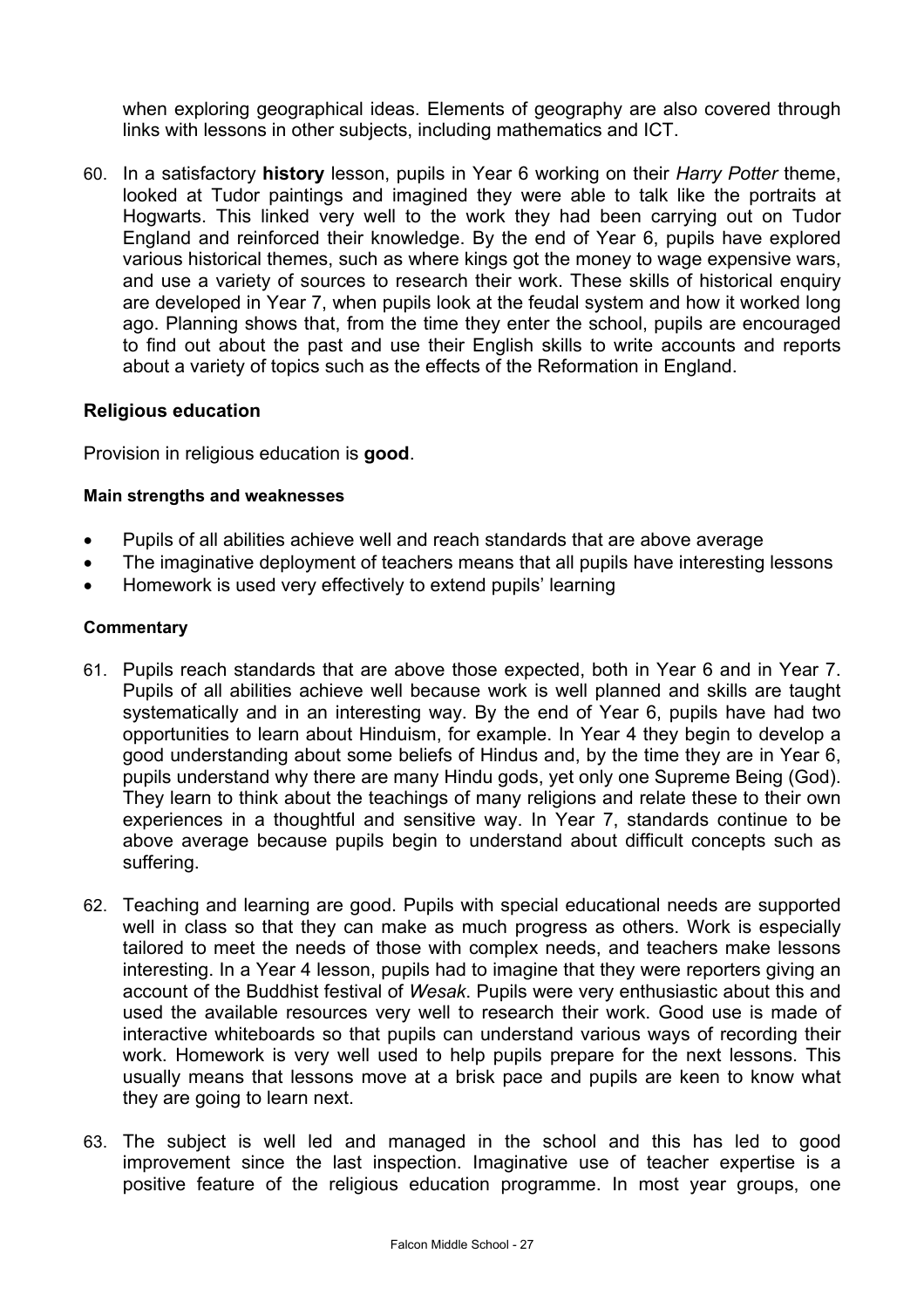teacher takes each class within that year for religious education lessons and this means that all pupils have equal access to the curriculum. In the year group where this does not happen, teachers plan carefully, and work is rigorously monitored, to make sure that all pupils have the same opportunities.

## **CREATIVE, AESTHETIC, PRACTICAL AND PHYSICAL SUBJECTS**

*Design and technology and music were inspected in full and are reported below. Art and design and physical education were sampled.*

- 64. In the one **art and design** lesson observed, which was very good, Year 6 pupils were using the interactive whiteboard to look at *Harry Potter* book jacket designs. Pupils' enthusiasm contributed to the very good progress that they made. From the work seen in sketchbooks and displays, standards are above those expected. A strength of much of the work is that it is developed systematically over several weeks, so that the improving techniques result in finished articles of a good standard. Pupils have good opportunities to experiment in changing the medium or in varying tone, colour or scale as their work progresses. Some outstanding examples of high quality work of this kind are displayed in Year 4, based on shape, tone and colour of bottles. Several good initiatives, such the *Arts Week*, art club, projects with professional artists and visits to galleries, have led to the school receiving the Artsmark silver award.
- 65. In the two **physical education** lessons observed, both of which were good, pupils achieved well because of the teachers' high expectations and pupils' opportunity to develop skills. As a result, standards were above those expected. The school provides many sporting activities outside normal lessons and many pupils attend these sessions. The school is successful in many inter-school sports, such as football, where both girls and boys do well, netball, cross-country running and orienteering. There are good sporting links with the high school and the local youth football club.

## **Design and technology**

Provision in design and technology is **good**.

#### **Main strengths and weaknesses**

- Pupils achieve well as a result of good teaching
- There is good learning of design and making skills
- The affects of any shortcomings in facilities in Year 7 have been remedied through the very good partnership arrangements with the neighbouring high school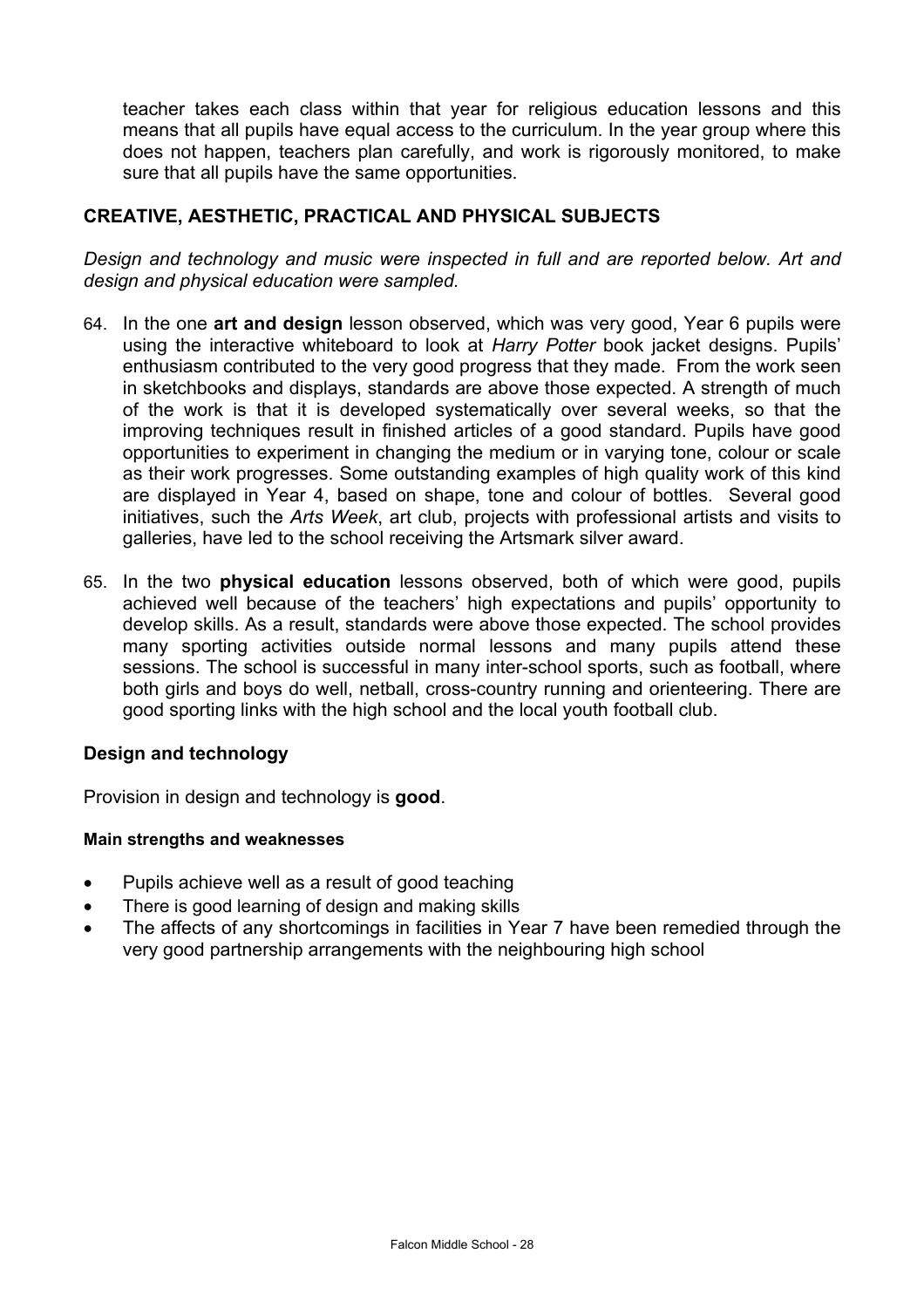## **Commentary**

- 66. Standards in design and technology are in line with expectations in both Year 6 and Year 7, and pupils achieve well. This is an improvement on standards reported in the last inspection. Throughout the school, more opportunities are now provided for pupils to plan and develop their own design ideas and evaluate their work. Pupils are developing their skills using a variety of materials such as card, wood, food and textiles. Work in design and technology is linked well to the other areas of the curriculum such as science, and music. Year 5 pupils' work was linked to the design and construction of simple musical instruments. Pupils carry out evaluations and comparisons of different products, for example, tasting various biscuits, comparing the taste and texture. Year 4 pupils show understanding of the need to modify designs in order to achieve a well-made product. Pupils' design work is satisfactorily presented and they take care with their practical work. They understand the need to consider health and safety issues when using tools and working with food.
- 67. The quality of teaching and learning is good. Lessons are planned with a clear idea of what pupils will be able to achieve. In a Year 7 lesson, pupils were considering the materials and construction of bags. They had the opportunity to develop new skills using a sewing machine. Teachers explain clearly, showing examples of the different stages of the work, so pupils know what is expected of them. The use of ICT within the subject to support pupils' design work is satisfactory.
- 68. The good leadership and management of the subject ensure that teachers are well supported and have the training, skills and resources to make the best of pupils' talents. Although the school has very limited facilities for teaching the subject in Year 7, this shortcoming has been successfully tackled through the very good links with the high school that ensure that the curriculum will be covered in full during the course of Years 7 to 9.

#### **Music**

Provision in music is **excellent**.

#### **Main strengths and weaknesses**

- Achievement is very high
- There is excellent enrichment of pupils' learning through the many opportunities for performance
- The expert specialist teaching and the outstanding organisation of the curriculum by the subject leader ensure consistently high standards
- Pupils' personal qualities are developed very well

## **Commentary**

69. The excellent provision for music is an outstanding feature of the school. It permeates school life and enhances very considerably the quality of education that the school offers. Improvement has been excellent since the last inspection. Pupils achieve well above average standards in music in both Year 6 and Year 7. Pupils with special educational needs achieve very well because they are encouraged to participate in all activities and their teacher and classmates give them sensitive and very encouraging support. Pupils' performances in singing, playing and composing are outstanding.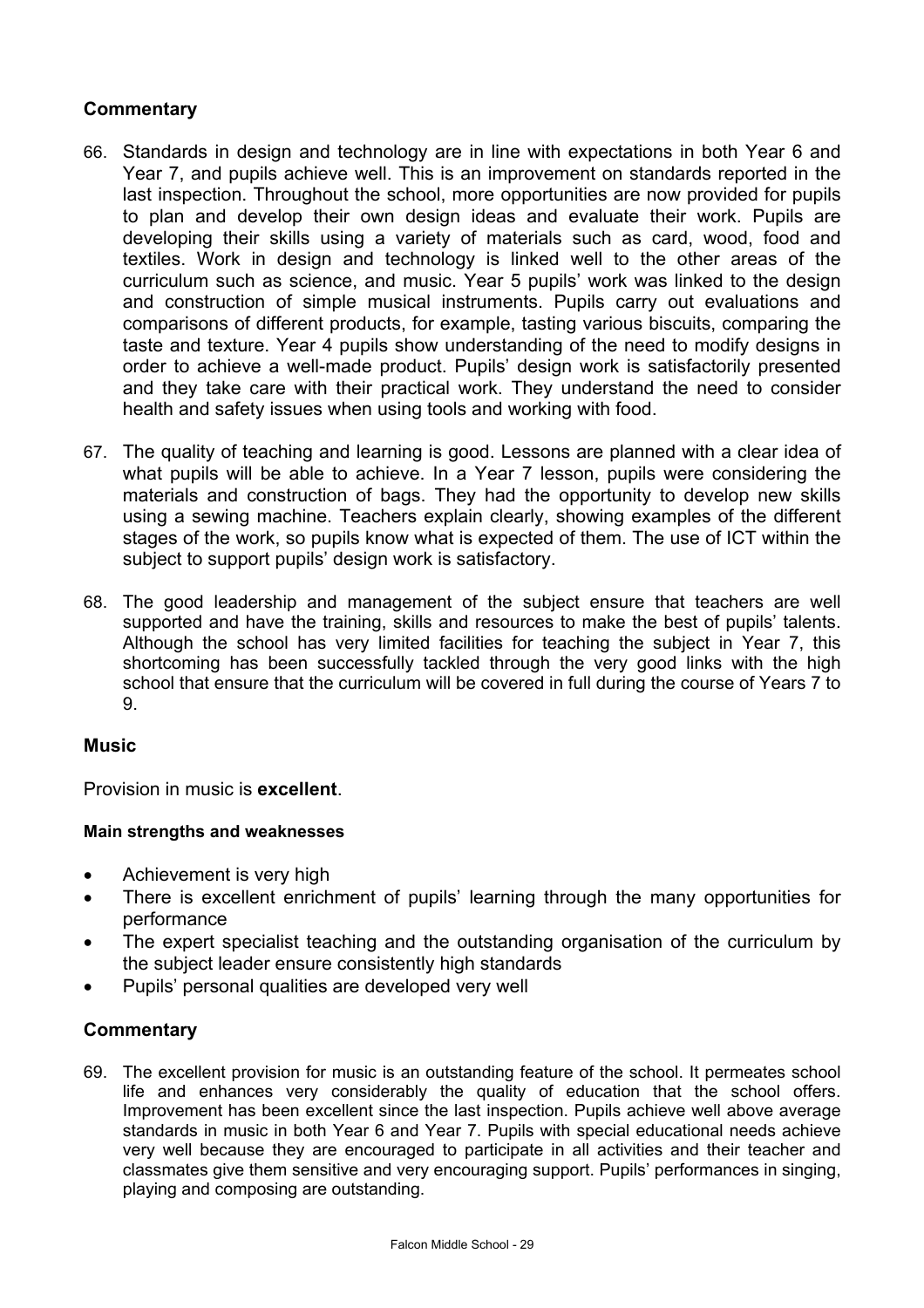- 70. The quality of teaching and learning is excellent overall. This is because teaching is never less than good and sometimes it is excellent. As a result of friendly yet firm management and very good relationships, pupils strive to do their very best and their behaviour is very good. They listen very attentively, wait patiently for their turn to play an instrument, and become totally absorbed in their work. Pupils enjoy their music making and are rightly proud of their achievements.
- 71. Leadership and management are excellent, providing an inspirational role model for staff and pupils. Very effective management means that all elements of the provision are covered. In addition to the curriculum, all pupils are involved in either the senior or junior choir and have the opportunity to play in the orchestra, Marching Band, recorder consort, hand-chime group, opera group, chamber choir, Morris Dancers and musical theatre groups. Pupils' visits to perform at national and international venues provide excellent opportunities for their personal, social and cultural development.

## **PERSONAL, SOCIAL AND HEALTH EDUCATION AND CITIZENSHIP**

*Citizenship is taught in Year 7 and is reported in full. Personal, social and health education was sampled.* 

72. Pupils' **personal, social and health education** is promoted through a well-planned series of lessons that cover all aspects of this subject. From the start of Year 4, pupils are encouraged to take an active role in the life of the school. Through school and class councils, pupils have the opportunity to share their views and ideas, and they are confident that they are listened to. Pupils are alerted to the dangers of drug misuse, alcohol and cigarettes. They learn about growing up and the changes they can expect as they enter puberty. By the time they are in Year 7, pupils understand about human reproduction and have a mature approach when writing about it.

## **Citizenship**

Provision in citizenship is **satisfactory**.

#### **Main strengths and weaknesses**

- Teachers form good relationships with their class and provide an atmosphere where mature discussions can take place
- Pupils begin to understand the rights and responsibilities of living in a society
- Boys tend to dominate class discussions

## **Commentary**

73. The school complies with the requirements for teaching citizenship in Years 7 to 9. Pupils reach standards that could reasonably be expected for the first year of this course and they achieve satisfactorily. By the end of Year 7, pupils understand about the importance of gaining the skills and knowledge necessary to live in the wider world. Many know that they will have to earn money to live, but have little understanding about wider issues, such as those children who are not able to receive a good education and the reasons for this. Pupils feel that they have a genuine voice within the school and they begin to learn about democracy and working within a group of others. They begin to explore feelings that may make them uncomfortable and learn how to deal with these.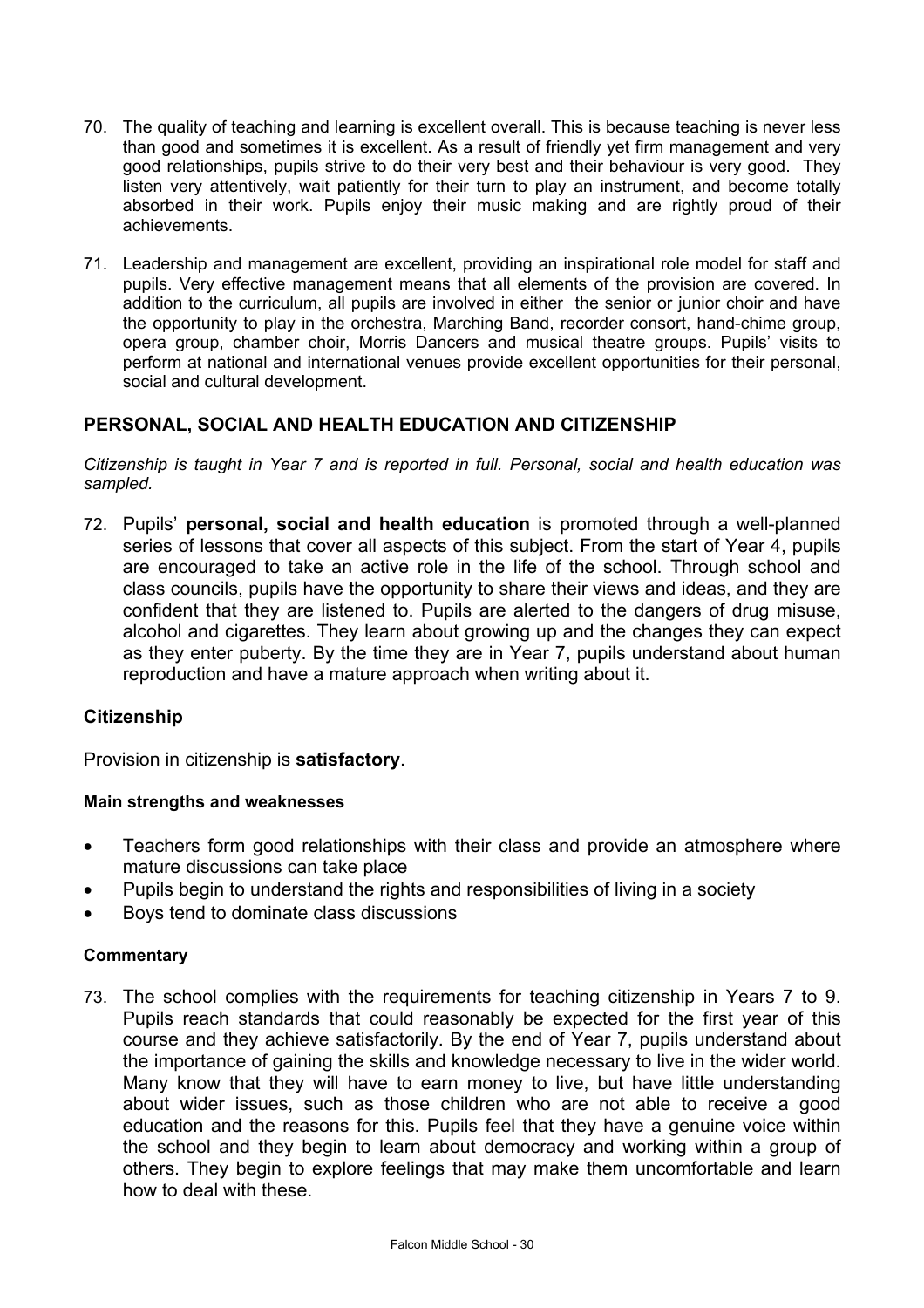- 74. Teaching and learning are satisfactory. Teachers plan lessons well and form good relationships with their class. This means that pupils feel confident to contribute to discussions and share their views. There are times, however, when boys tend to dominate the conversations and girls are reluctant to join in.
- 75. The subject is satisfactorily led and managed. This has resulted in citizenship being taught in accordance with guidance, and in conjunction with the local high school, so pupils do not repeat work unnecessarily. Citizenship was not reported at the time of the last inspection so no judgement can be made on the improvement since that time.